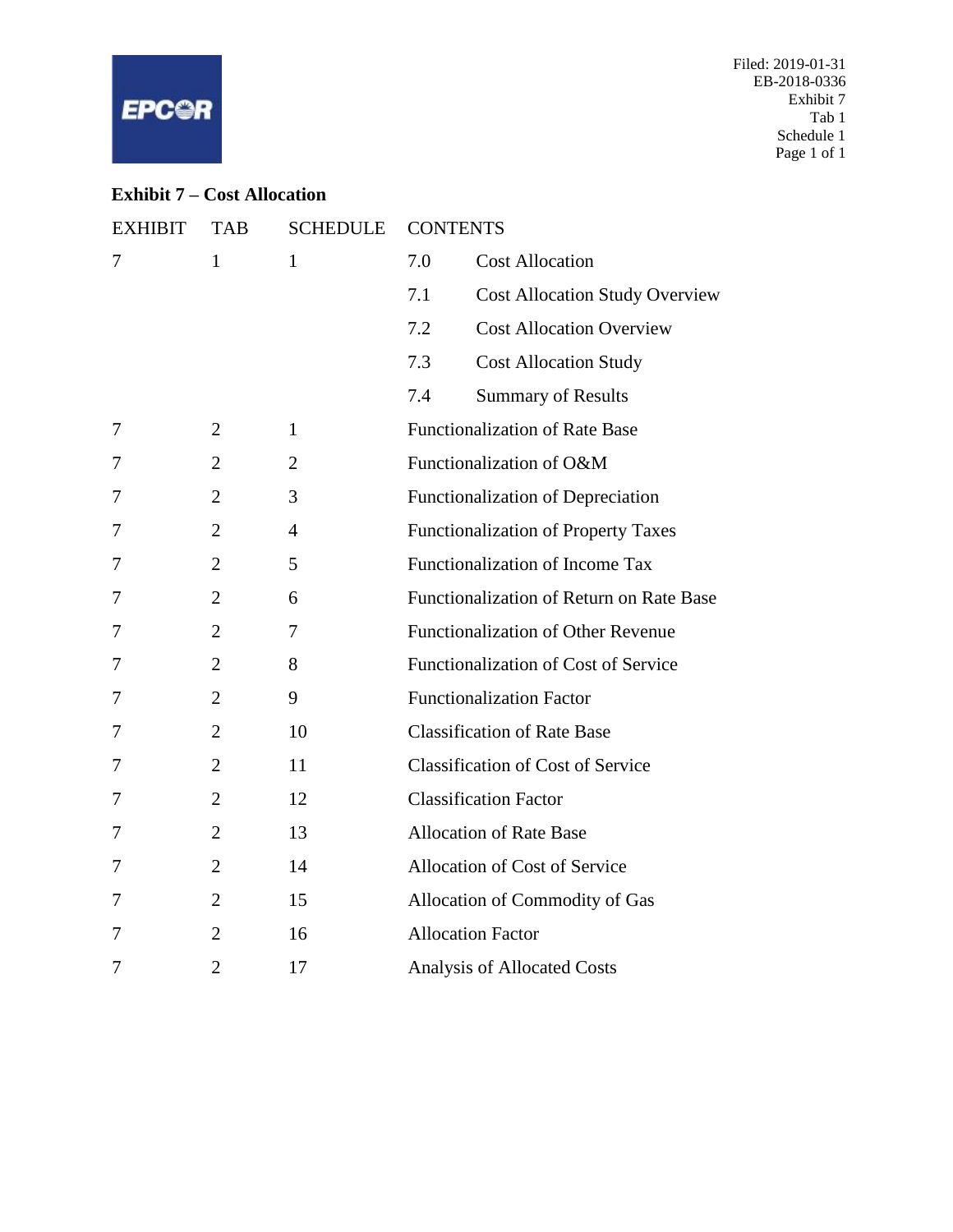<span id="page-1-0"></span>

Filed: 2019-01-31 EB-2018-0336 Exhibit 7 Tab 1 Schedule 1 Page 1 of 28

#### **7.0 COST ALLOCATION**

#### **7.1 Cost Allocation Study Overview**

1. The cost allocation study (the "Study") detailed in Exhibit 7 apportions the proposed 2020 Test Year rate base and revenue requirement for ENGLP's Aylmer business unit to each of the existing six customer rate classes.

2. The results of the Study are summarized in the table below including the forecasted revenues, cost of service allocation, and revenue to cost ratio for each customer class. As shown in Table 7.1-1 below, the revenue to cost ratios for Rate 1 Residential and Commercial, Rate 2, Rate 3, Rate 4 and Rate 6 are within a range of plus or minus 20%. The revenue to cost ratios for Rate 1 Industrial exceeds this threshold at 1.35, and Rate 5 is below the threshold at 0.60.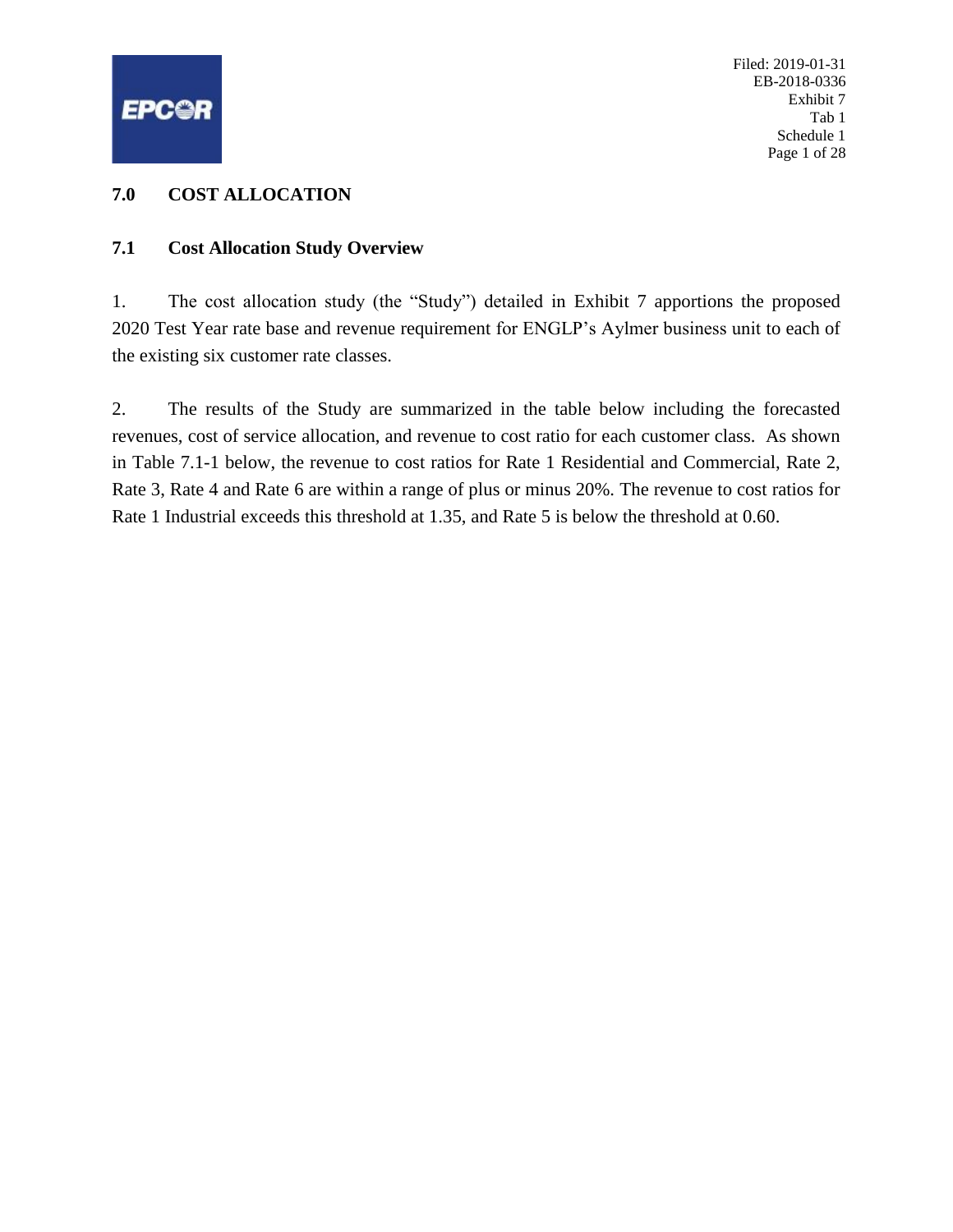

**Table 7.1-1 Distribution Revenue to Cost Comparison (excluding Commodity)**

|                                       |              |           |                    | \$)        |                   |         |         |          |          |         |
|---------------------------------------|--------------|-----------|--------------------|------------|-------------------|---------|---------|----------|----------|---------|
|                                       | A            | В         |                    |            |                   |         | G       |          |          |         |
|                                       |              |           | Rate 1 -           | Rate 1 -   | Rate 1 -          |         |         |          |          |         |
|                                       | <b>Total</b> | Rate 1    | <b>Residential</b> | Commercial | <b>Industrial</b> | Rate 2  | Rate 3  | Rate 4   | Rate 5   | Rate 6  |
| <b>Proposed Revenue</b>               | 6,652,600    | 5,262,636 | 4,303,350          | 731,833    | 227,452           | 158.957 | 172.071 | 142.754  | 65.767   | 850,416 |
| Cost                                  | 6,652,600    | 5,254,091 | 4,387,928          | 697,776    | 168,387           | 161.267 | 179.031 | 170.745  | 108,793  | 778,673 |
| Over (Under) Contribution             |              | 8,545     | (84,578)           | 34,057     | 59,066            | (2,311) | (6,960) | (27,991) | (43,026) | 71,742  |
| <b>Proposed Revenue to Cost Ratio</b> | $1.00\,$     | 1.00      | 0.98               | 1.05       | 1.35              | 0.99    | 0.96    | 0.84     | 0.60     | 1.09    |
| EB-2010-0018 (Jan. 27, 2011 DRO)      | 0.98         | 0.99      | 0.94               | 1.47       | 0.72              | 0.37    | 0.93    | .14      | 0.61     | 1.06    |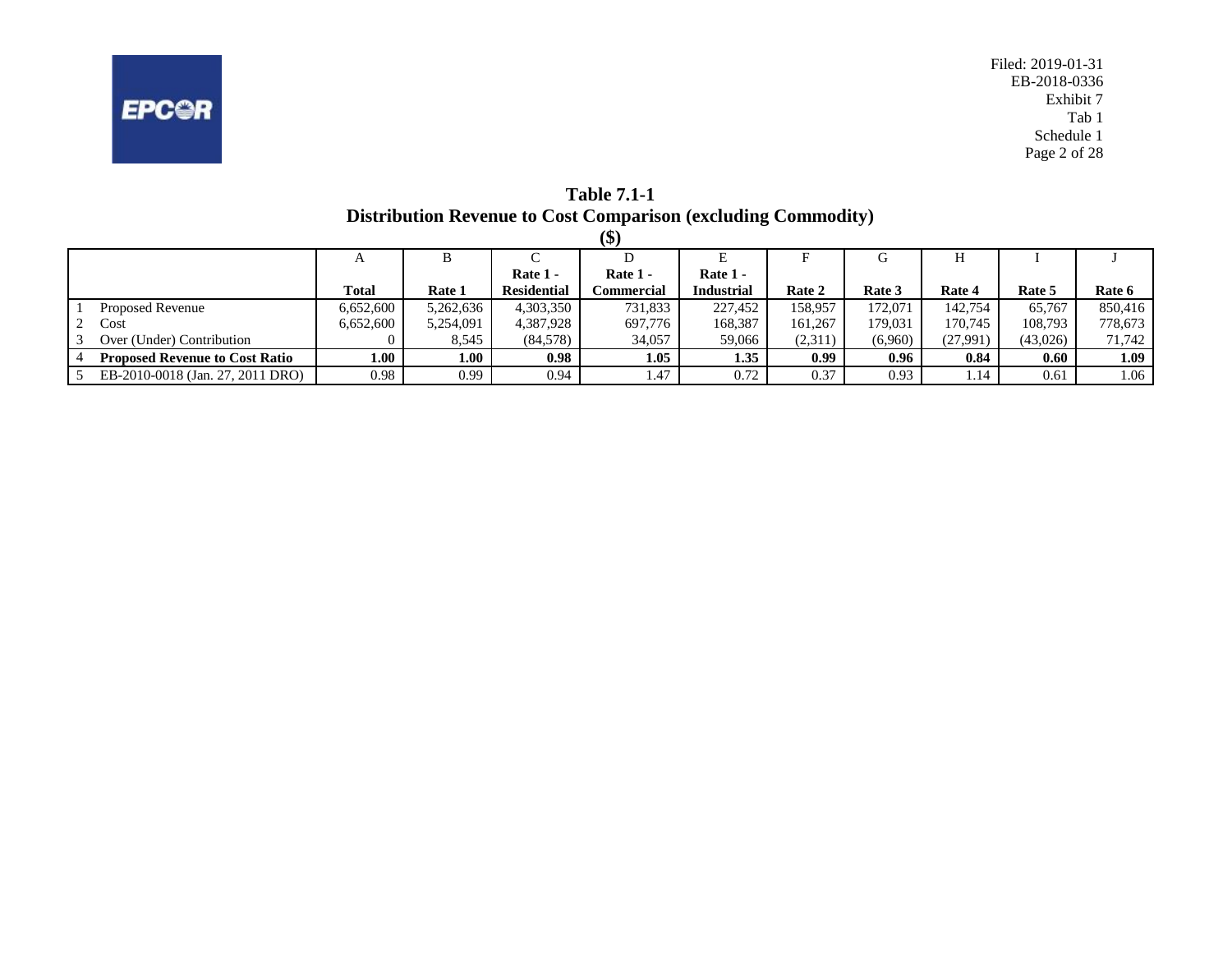<span id="page-3-0"></span>

Filed: 2019-01-31 EB-2018-0336 Exhibit 7 Tab 1 Schedule 1 Page 3 of 28

#### **7.2 Cost Allocation Overview**

3. ENGLP has applied accepted cost allocation principles and used a three-step methodology of functionalization, classification and allocation of the costs to provide service. The Study categorizes all costs into functional areas (gas supply, distribution related, customer and administrative) which are then classified as being commodity, demand, or customer related. These three major cost components are then allocated to the proposed customer rate classes based on allocation factors derived from basic customer data.

4. The Study has been completed for the 2020 Test Year including of the proposed rate base and proposed revenue requirement for ENGLP.

5. This Study uses a methodology that is consistent with the last cost allocation study approved by the Board for 2011 rates (EB-2010-0018). The inputs to this study have been updated to reflect current accounting and operating data and to derive allocation factors where possible. A difference from the previous study includes two of the asset accounts which have been updated to be consistent with the Universal System of Accounts (USoA). The updates include the meter asset account which previously included both customer meters and distribution system meters. Under the USoA the meter account only includes customer meters and the measuring and regulating equipment asset account is used for system meters. An outcome of this change is that the meter asset account is now functionalized 100% to Customer Meters whereas it was previously functionalized to both Customer Meters and Distribution Measurement. A second change was assets in the regulators account were placed in the measuring and regulating equipment account. As discussed in Section 4.4 of Exhibit 4, Tab 1, Schedule 1, ENGLP is proposing to change a number of its depreciation rates to align with other gas utilities. By placing the assets previously in the regulators account into the measuring and regulating equipment account the depreciation rate of those assets remained similar to that which NRG has previously used – 3.67% versus 3.66%. This change has had no material impact on cost allocation.

## **7.3 Cost Allocation Study**

6. The input data to the cost allocation analysis is based on the revenue requirement forecast for the 2020 Test Year. This includes a forecast of rate base, depreciation expense, operating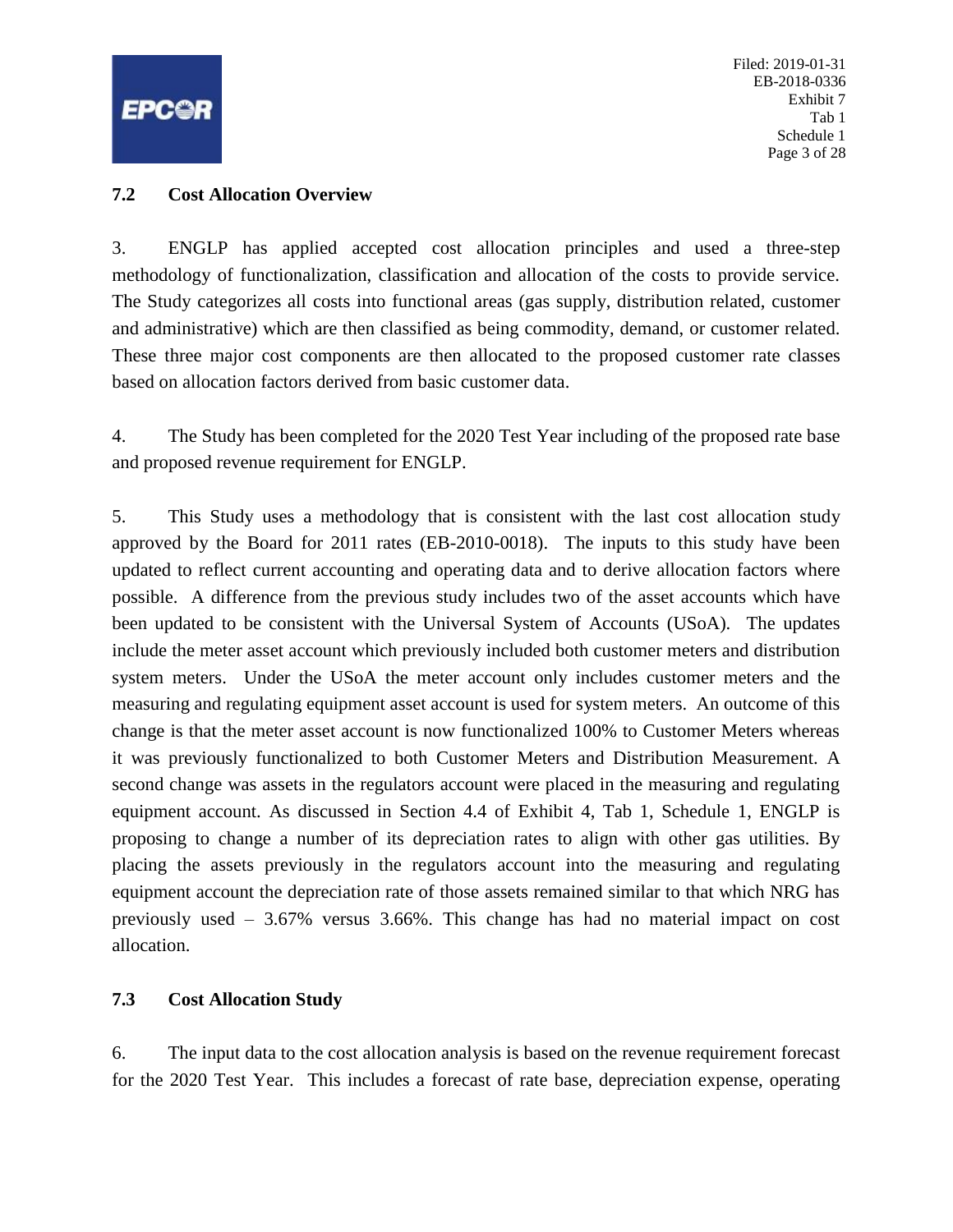<span id="page-4-0"></span>

expenses, property tax, and income taxes as presented in Exhibits 2, 3 and 4. Customer volumes and demand input data are provided in Exhibit 3.

#### *Functionalization*

7. The first step is to functionalize the forecast cost data into the various functions each of which is described below:

- (a) Gas Supply functions related to the provision of system gas.
- (b) Transportation Load Balancing and Storage delivery of natural gas to the distribution system. These services are supplied by Enbridge Gas (formerly Union Gas) under Rate M9.
- (c) Distribution Measurement stations that measure and regulate the flow of natural gas to Distribution Mains.
- (d) Distribution Mains the pipeline delivering gas from the station to the customer service.
- (e) Customer Services the lateral pipeline connecting the distribution mains to individual customer locations.
- (f) Customer Meters records consumption at individual customer locations.
- (g) Billing & Accounting preparation of customer bills, accounting and regulatory functions.
- (h) Promotion customer marketing functions.
- (i) Bad Debt and Collection functions related to bad debt and collection of delinquent accounts.
- (j) A&G administrative and general functions.
- (k) LEAP Funding funding for the Low-income Energy Assistance Program (LEAP).
- (l) Direct Assignment IGPC costs directly assigned to IGPC taking service on a dedicated high-pressure distribution pipeline.

8. The functionalization of Rate Base, Depreciation, O&M, Property Taxes, Income Taxes, Return on Rate Base, Other Revenue and Cost of Service are provided in Exhibit 7, Tab 2, Schedules 1 to 8. The Functionalization Factors are provided in Exhibit 7, Tab 2, Schedule 9.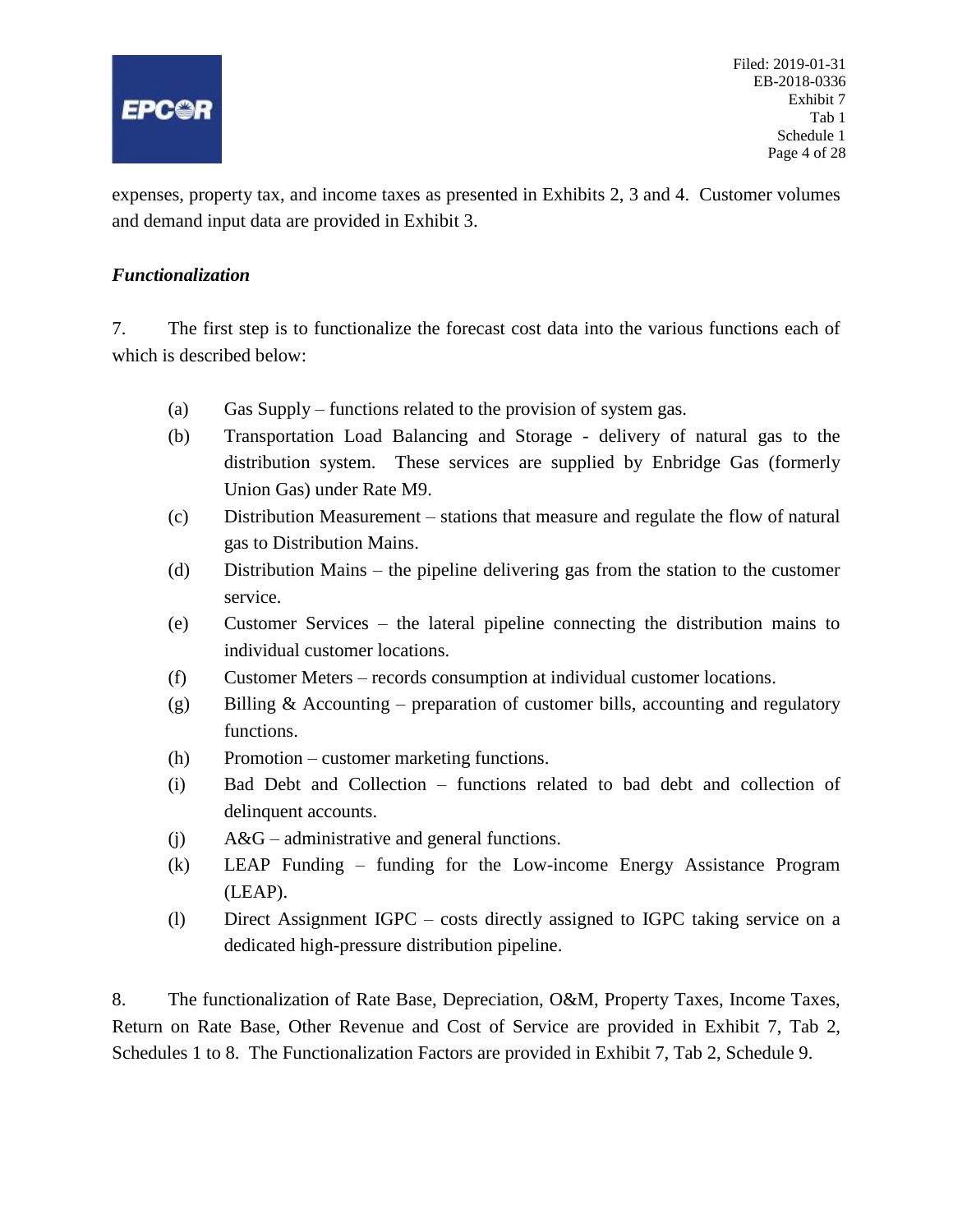

9. Rate Base (Exhibit 7, Tab 2, Schedule 1) includes the mains, measuring and regulating equipment, services and meters has been functionalized to these same categories. The functionalization of other asset categories that are not intuitively obvious is described below:

- (a) Land the land is the site of the building used for the ENGLP operation and has been functionalized based on an analysis of the functions performed by the employees who work from the building.
- (b) Heavy Work Equipment functionalized to Distribution Mains (52%) and Customer Services (48%) based on an analysis of the level of effort by employees on these two functions.
- (c) Transportation Equipment functionalized based on an analysis of the functions performed by each of the nine employees that are assigned a vehicle.
- (d) Structures and Improvements the building used for the ENGLP operation which has been functionalized based on an analysis of the functions performed by the employees who work from the building.
- (e) Office Furniture and Equipment functionalized based on an analysis of the functions performed by the employees who use the office furniture and equipment located at the Aylmer site.
- (f) Communication Structures and Improvements functionalized to Mains, Customer Services and A&G based on an estimate of ENGLP management.
- (g) Computer Hardware functionalized based on an analysis of the functions performed by the employees who are issued a computer.
- (h) Computer Application Software includes 1) a billing software program used for customer billing, and 2) a workforce management program used for both customer billing and other general management functions. A functionalization to Billing & Accounting of 75% and A&G 25% is based on an estimate.
- (i) Tools and Work Equipment based on an analysis of the functions performed by the employees who use the tools and work equipment.

10. OM&A Expenses (Exhibit 7, Tab 2, Schedule 2) includes the functionalization of OM&A expenses and upstream transportation, storage and load balancing. The functionalization of OM&A Expenses which are not intuitively obvious are described as follows:

(a) Wages – functionalized to distribution, customer and administrative related functions based on an analysis of the functions performed by all ENGLP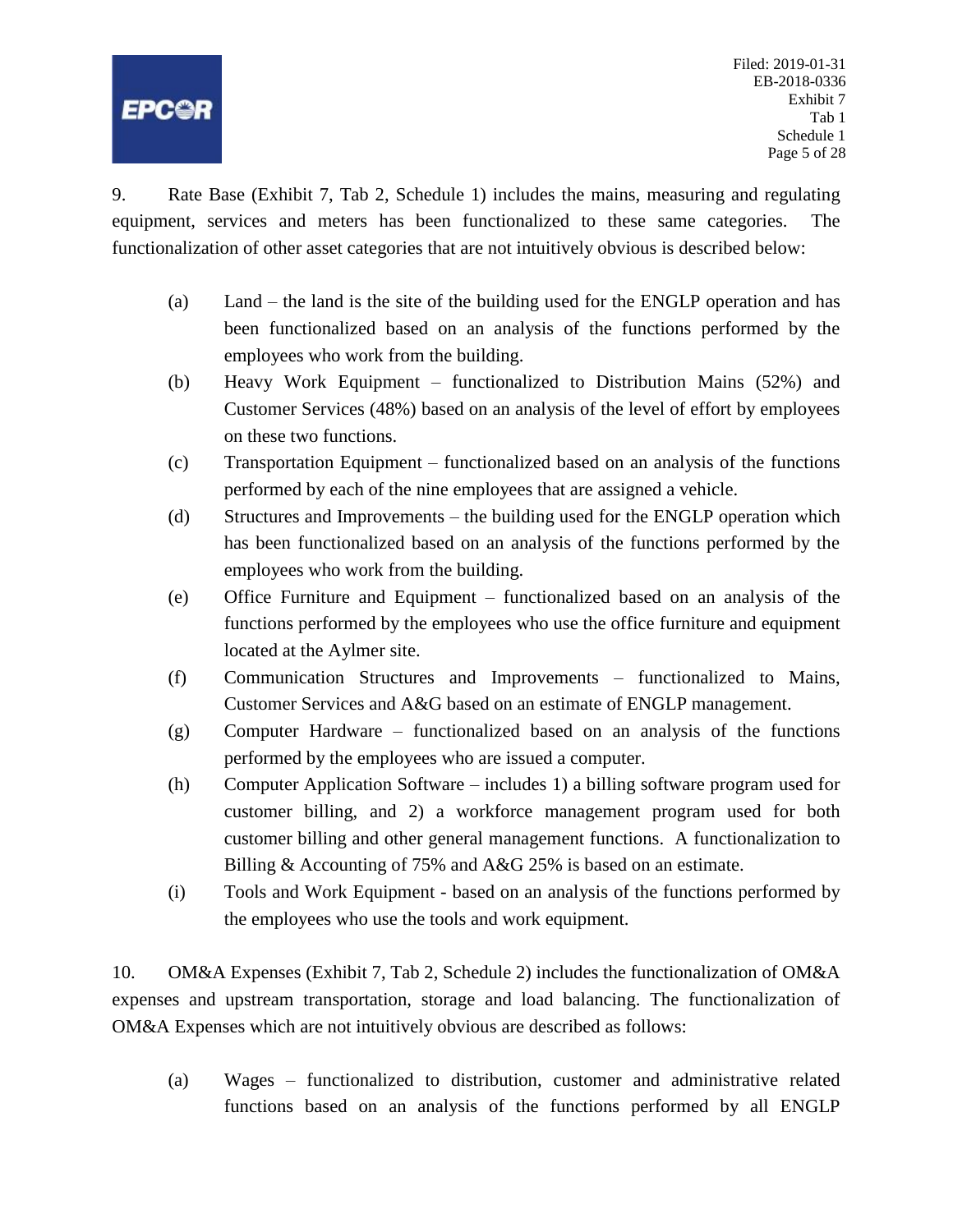

employees. The costs functionalized to gas supply have been specifically incurred for the provision of gas supply.

- (b) Employee Benefits functionalized in proportion to Wages.
- (c) Insurance automotive insurance is functionalized in proportion to Transportation functionalization, and the remaining insurance policies for general liability, property insurance, cyber security and crime are functionalized to A&G.
- (d) Utilities functionalized in proportion to Building and Improvements.
- (e) Repairs and Maintenance functionalized to distribution, customer and administrative related functions based on a review by EPCOR management of past years repair and maintenance activities.
- (f) Transportation Fuel and Maintenance functionalized in proportion to transportation equipment.
- (g) Regulatory functionalized to A&G, and the costs functionalized to gas supply have been specifically incurred for the provision of gas supply.
- (h) Consulting Fees functionalized to Customer Meters, Services, and A&G based on a forecast of the consulting fees in the 2020 Test Year.

11. Depreciation Expense (Exhibit 7, Tab 2, Schedule 3) is the functionalization of depreciation expense corresponding to the rate base asset categories.

12. Property Taxes are assessed based on the value of Mains, Land, and Structures and Improvements. The functionalization of property tax expense (Exhibit 7, Tab 2, Schedule 4) corresponds to the functionalization used for these same asset classes (property tax on Mains is functionalized to Distribution Mains, and the property tax on both Land and Structures & Improvements is functionalized using Building and Improvements).

13. Income Taxes (Exhibit 7, Tab 2, Schedule 5) are functionalized in proportion to rate base.

14. Return on Rate Base (Exhibit 7, Tab 2, Schedule 6) is functionalized using rate base.

15. Other Revenue (Exhibit 7, Tab 2, Schedule 7) includes delayed payment fees, transfer/ connection fees, utility fees, direct purchase fees and interest and miscellaneous revenue. Except for delayed payment fees which have been functionalized to Bad Debt and Collections, all the fees have been functionalized to Other Revenue.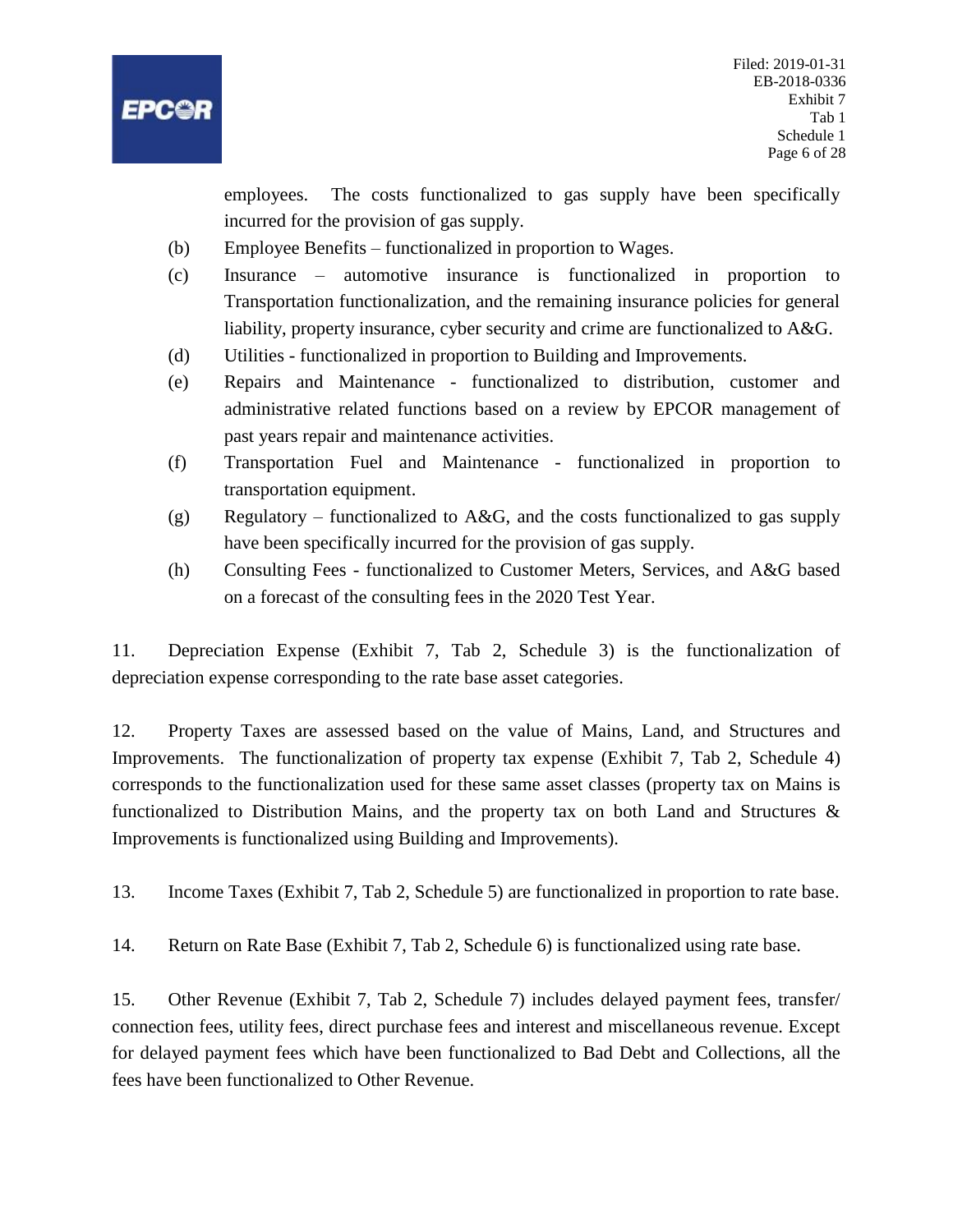

Filed: 2019-01-31 EB-2018-0336 Exhibit 7 Tab 1 Schedule 1 Page 7 of 28

16. Cost of Service (Exhibit 7, Tab 2, Schedule 8) summarizes the results from Schedule 1 – Schedule 7 and shows the proportion of the total cost of service allocated to each function.

17. The total cost of service presented in Exhibit 7, Tab 2, Schedule 8 is net of the proposed cost recovery through the System Gas Fee of \$11,501. This includes two cost components which have been specifically identified in connection with the provision of system gas for non-direct purchase customers, 1) 2020 Regulatory expenses totalling \$8,405 for consulting services related to QRAM submissions, and 2) \$3,096 for Wages of EPCOR staff.

## *Functionalization Factors*

18. Functionalization factor are summarized in Exhibit 7, Tab 2, Schedule 9. All factors have been updated to reflect current accounting and operating data, with the one exception being Communication Structures and Equipment which is based on an estimate by ENGLP Management.

#### *Classification*

19. The second step is to allocate the functionalized costs into gas supply, demand or customer related classifications as summarized below.

## *Gas Supply:*

- (i) Enbridge Demand Enbridge Gas demand costs for transportation
- (ii) Enbridge Commodity Enbridge Gas commodity costs for transportation
- (iii) Delivery Commodity distribution system costs of gas supply measurement

#### *Demand:*

(i) Delivery Demand – costs of distribution capacity

#### *Customer:*

- (i) Weighted Customer Services costs of customer service lines
- (ii) Weighted Customer Meters costs of customer meters
- (iii) Weighted Customer Billing costs of customer billing
- (iv) Customer (unweighted) costs shared by all customers
- (v) Bad Debts  $& Collection costs$  for bad debt expenses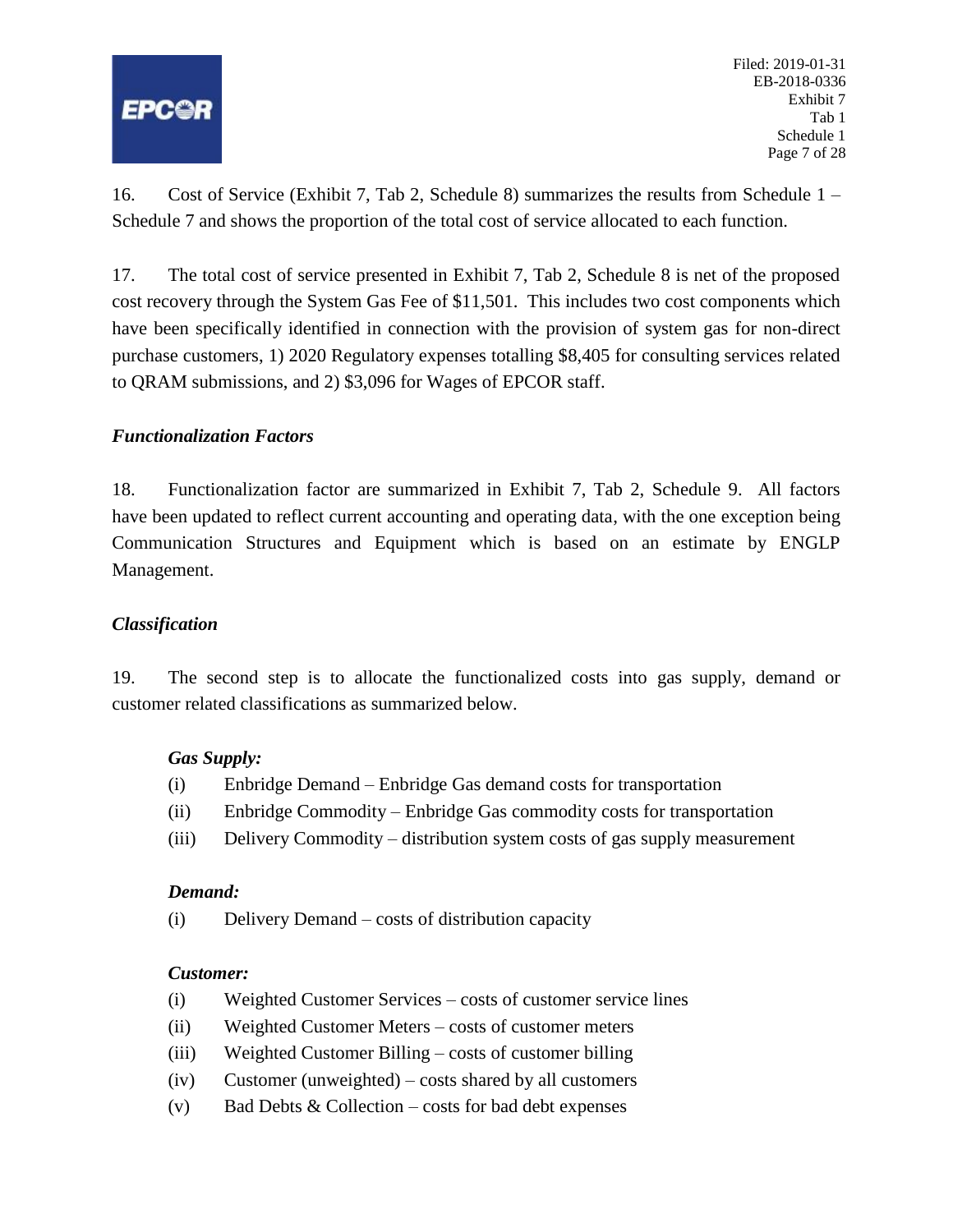

(vi) LEAP Funding – costs of the Low-income Energy Assistance Program (LEAP)

## *Direct Assignment:*

(i) Direct Assignment to IGPC – costs directly assigned to IGPC

20. Classification of functionalized rate base and cost of service are shown in Exhibit 7, Tab 2, Schedules 10 to 12.

## *Rate Base (Exhibit 7, Tab 2, Schedule 10)*

21. The rate base items functionalized as Distribution Measurement consists of the assets used to measure the volume and regulate the flow of gas from Enbridge Gas into the distribution system and is classified to Delivery Commodity (50%) and Delivery Demand (50%).

22. Distribution Mains are classified as 67% Demand and 33% Customer related.

23. Customer Services and Customer Meters rate base functions are classified to Weighted Customer Services and Weighted Customer Meters, respectively.

24. The classification of the remaining rate base functions is as follows:

- (a) Billing  $&$  Accounting classified to Customer Weighted Billing
- (b) Promotion classified to Customer (unweighted)
- (c) Bad Debts and Collections classified to Bad Debt/ Collection
- (d) Direct Assignment IGPC classified as Direct Assignment IGPC
- (e) A&G classified on a pro rata basis to the Demand and Customer related classifications

## *Cost of Service (Schedule 11)*

25. The Transportation, Load Balancing and Storage cost of service item is classified to Enbridge Demand (89%) and Enbridge Commodity (11%) based on the proportion of the Enbridge Gas M9 contract demand and volumetric charges.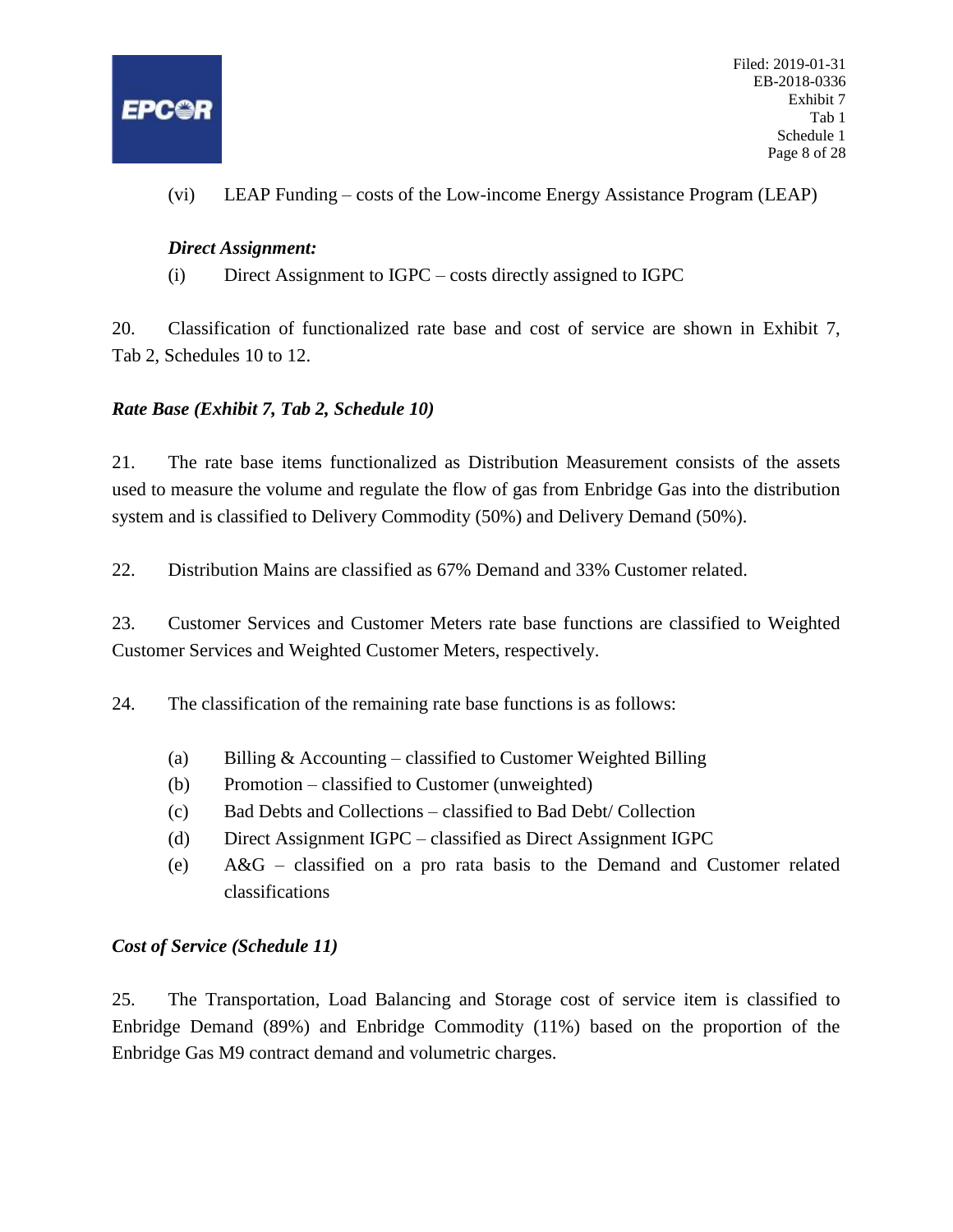

Filed: 2019-01-31 EB-2018-0336 Exhibit 7 Tab 1 Schedule 1 Page 9 of 28

26. The remaining functionalized Cost of Service costs follow the same classification of the corresponding rate base fixed assets in Exhibit 7, Tab 2,Schedule 11.

## *Classification Factors (Schedule 12)*

27. The classification factor for Distribution Mains remains unchanged from the previous cost allocation study completed by NRG at 66.53% Delivery Demand and 33.47% Unweighted Customer. All the other classification factors have been updated as presented in Exhibit 7, Tab 2,Schedule 12.

# *Allocation*

28. In this last step, the classified costs are allocated to each of the six customer rate classes in accordance with the allocation factors as summarized below. The allocation factors are based on customer connections, sales volumes, and capacity. For the Customer Weighted Services, Meters and Billing allocations, an adjustment factor has been applied to better reflect the level of effort and cost for each customer rate class. As an example, the weighting factor for Rate 1 Residential and Rate 5 customer billing is 1.0 and 6.5, respectively. This factor recognizes that the cost associated with a Rate 5 bill is estimated to be 6.5 times that of a Rate 1 Residential bill. Factors for Customer Weighted Service, Meters and Billing are based on an updated analysis of ENGLP Aylmer's costs.

29. Rate base (Exhibit 7, Tab 2,Schedule 13), the Cost of Service (Exhibit 7, Tab 2,Schedule 14), and the Commodity Cost of Gas (Exhibit 7, Tab 2,Schedule 15) are allocated to the rate classes based on the allocation factors shown in Exhibit 7, Tab 2, Schedule 16.

30. A comparison of the allocated Customer-related costs per customer per month by rate class to the level of the proposed fixed monthly customer charges is provided in row 9 of Exhibit 7, Tab 2, Schedule 17. The proposed fixed monthly charges are below the customer cost for Rates 1 through 5. As of October 1, 2018, the cost of distribution service for Rate 6 is to be recovered entirely through a flat fixed monthly charge<sup>1</sup>. The proposed fixed monthly charge for Rate 6 is \$5,979 above the total cost of distribution service (row 10 less row 9). ENGLP is

 $\overline{\phantom{a}}$ <sup>1</sup> As per EB-2018-0235 Settlement Agreement.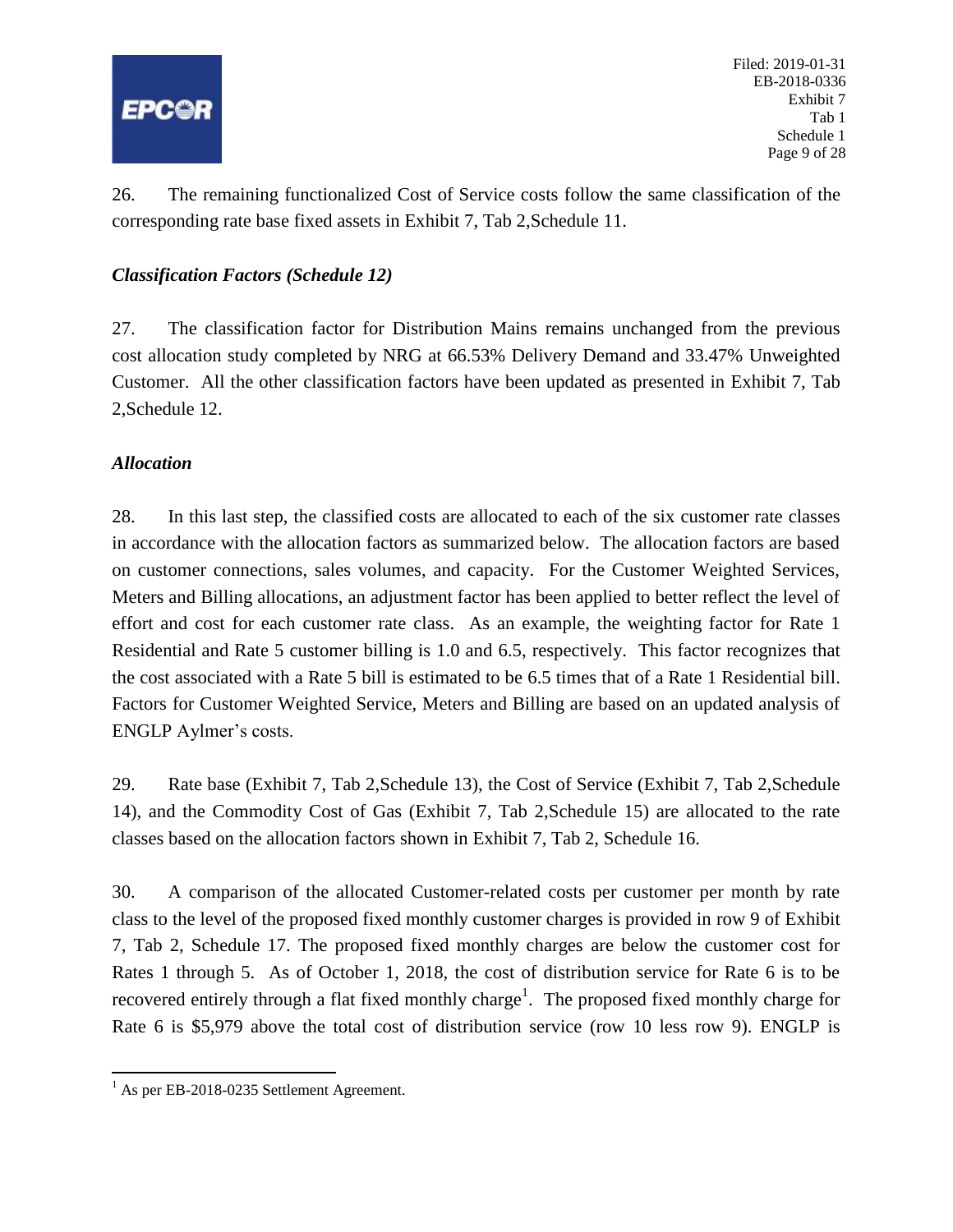<span id="page-10-0"></span>

Filed: 2019-01-31 EB-2018-0336 Exhibit 7 Tab 1 Schedule 1 Page 10 of 28

proposing to increase the fixed monthly charge for Rates 1 thorough 5, with the exception of Rate 4, to help cover the level of Customer-related costs identified. In order to mitigate a large increase to the fixed monthly charge for Rate 1 in the Test Year, as part of its Price Cap IR Plan ENGLP is proposing to further increase the fixed monthly charges for this Rate Class over the Price Cap IR term by \$1.00 per year. Further detail on the proposed fixed monthly customer charges is provided in Exhibit 8, Tab 1, Schedule 1.

## **7.4 Summary of Results**

31. The results of the cost allocation analysis and revenue to cost ratios are presented excluding commodity and including commodity in Table 7.4-1 and Table 7.4-2 respectively. The revenue to cost ratios in Table 7.4-1 including commodity range from 0.76 for Rate 5 to 1.09 for Rate 6.

32. A comparison to the most recent OEB-approved revenue to cost ratios from EB-2010- 0018 as filed by NRG are included in Table 7.4-2.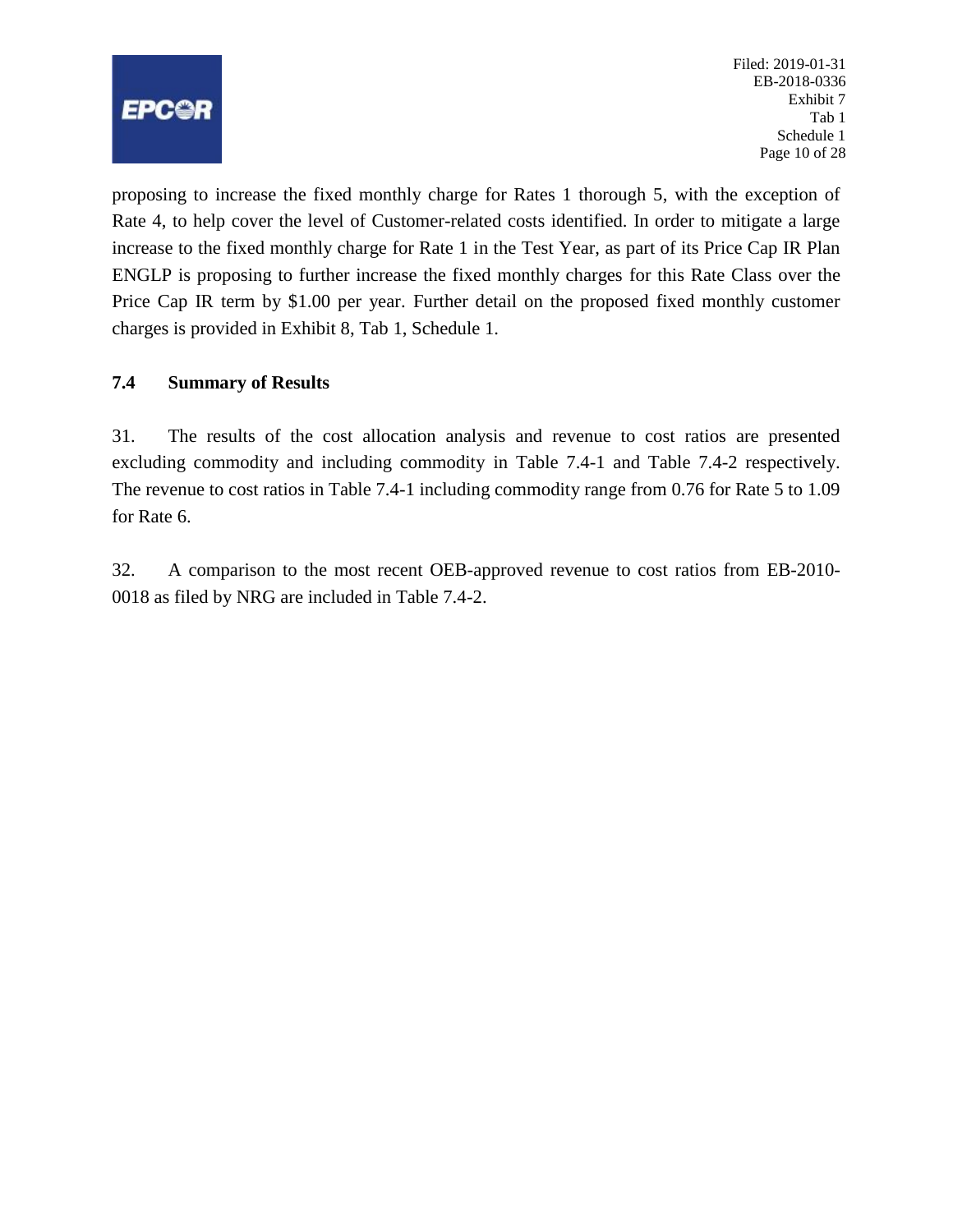

**Table 7.4-1 Total Revenue to Cost Comparison**

|                              |              |        |                    | (\$ thousands)     |                   |        |        |        |        |                  |
|------------------------------|--------------|--------|--------------------|--------------------|-------------------|--------|--------|--------|--------|------------------|
|                              | A            | В      |                    |                    |                   |        | G      |        |        |                  |
|                              |              |        | Rate 1 -           | Rate 1 -           | Rate $1 -$        |        |        |        |        |                  |
|                              | <b>Total</b> | Rate 1 | <b>Residential</b> | C <b>ommercial</b> | <b>Industrial</b> | Rate 2 | Rate 3 | Rate 4 | Rate 5 | Rate 6           |
| Revenue                      | 1.402        | 9,271  | 7,361              | .403               | 507               | 380    | 423    | 338    | 140    | 850              |
| Cost                         | 1.402        | 9,263  | 7,445              | .369               | 448               | 382    | 430    | 366    | 183    | 779 <sub>1</sub> |
| Over (Under) Contribution    |              |        | (85)               | 34                 | 59                | (2)    |        | (28)   | (43)   | 72               |
| <b>Revenue to Cost Ratio</b> | 1.00         | 0.01   | 0.99               | 1.02               | 1.13              | 0.99   | 0.98   | 0.92   | 0.76   | 1.09             |

|                                       |              |        |                    | <b>Distribution Revenue to Cost Comparison (excluding Commodity)</b> |                   |        |        |        |        |        |
|---------------------------------------|--------------|--------|--------------------|----------------------------------------------------------------------|-------------------|--------|--------|--------|--------|--------|
|                                       |              |        |                    | (\$ thousands)                                                       |                   |        |        |        |        |        |
|                                       | A            | В      |                    |                                                                      |                   |        | G      | Н      |        |        |
|                                       |              |        | Rate 1 -           | Rate 1 -                                                             | Rate 1 -          |        |        |        |        |        |
|                                       | <b>Total</b> | Rate 1 | <b>Residential</b> | <b>Commercial</b>                                                    | <b>Industrial</b> | Rate 2 | Rate 3 | Rate 4 | Rate 5 | Rate 6 |
| Proposed Revenue                      | 6,653        | 5,263  | 4,303              | 732                                                                  | 227               | 159    | 172    | 143    | 66     | 850    |
| Cost                                  | 6,653        | 5,254  | 4.388              | 698                                                                  | 168               | 161    | 179    | 171    | 109    | 779.   |
| Over (Under) Contribution             |              |        | (85)               | 34                                                                   | 59                | (2)    |        | (28)   | (43)   | 72     |
| <b>Proposed Revenue to Cost Ratio</b> | 1.00         | 1.00   | 0.98               | 1.05                                                                 | 1.35              | 0.99   | 0.96   | 0.84   | 0.60   | 1.09   |
| EB-2010-0018 (Jan. 27, 2011 DRO)      | 0.98         | 0.99   | 0.94               | 1.47                                                                 | 0.72              | 0.37   | 0.93   | l.14   | 0.61   | 1.06   |

**Table 7.4-2**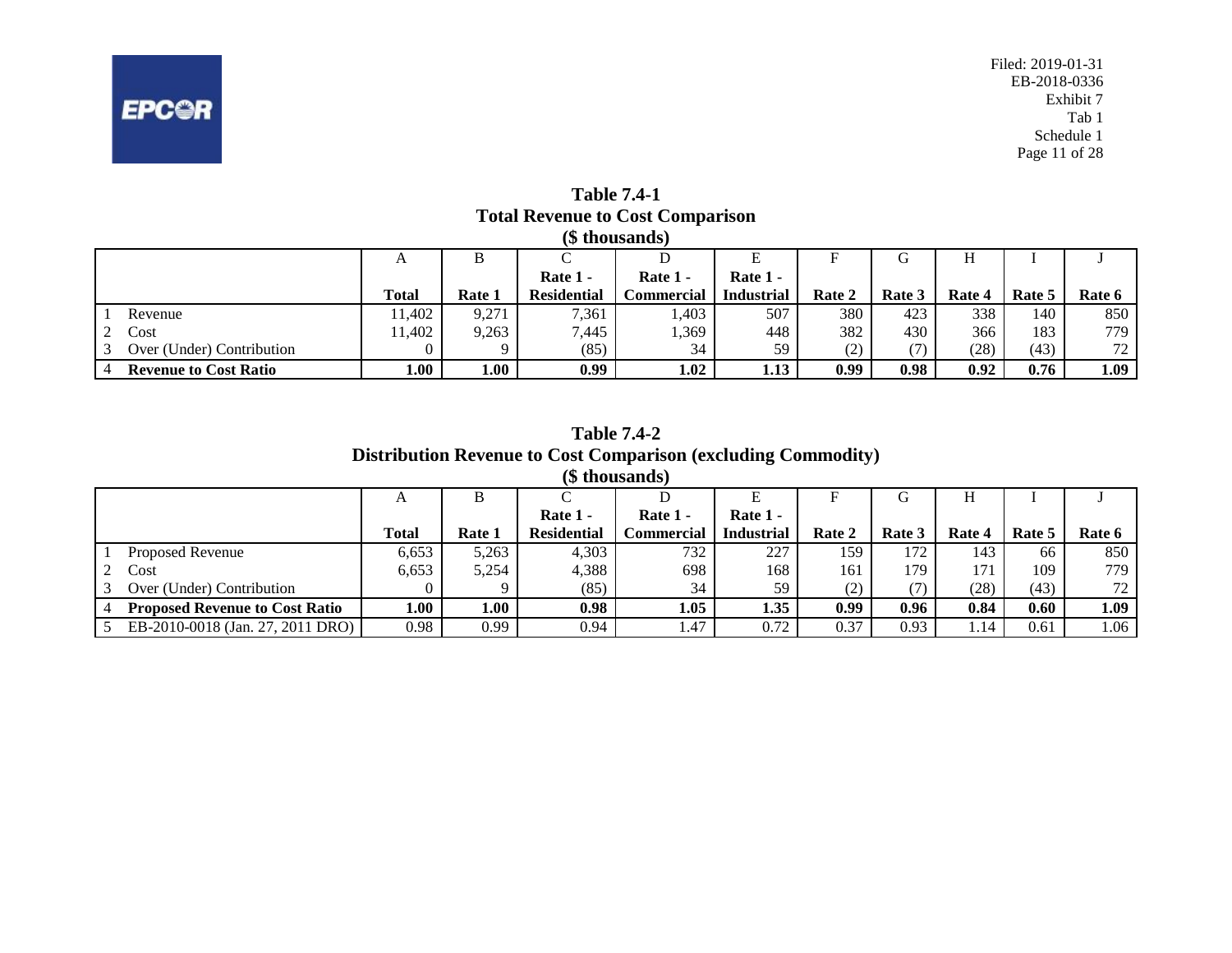<span id="page-12-0"></span>

Filed: 2019-01-31 EB-2018-0336 Exhibit 7 Tab 2 Schedule 1 Page 12 of 28

**Schedule 1 Functionalization of Rate Base (\$ thousands)**

|                                                                                  |                                 |                |                |                |                     |                     |                  | <i>v ulvusalius</i> |            |                  |                  |          |                |                         |                |                               |       |
|----------------------------------------------------------------------------------|---------------------------------|----------------|----------------|----------------|---------------------|---------------------|------------------|---------------------|------------|------------------|------------------|----------|----------------|-------------------------|----------------|-------------------------------|-------|
| $\mathsf{C}$<br>G.<br>H<br>D<br>E<br>F<br>M<br>N<br>B<br>$\Omega$<br>K<br>А<br>L |                                 |                |                |                |                     |                     |                  |                     |            |                  |                  |          | P              |                         |                |                               |       |
|                                                                                  |                                 |                |                | Transportation |                     |                     |                  |                     |            |                  | <b>Bad Debt</b>  |          |                | <b>Direct</b>           |                |                               |       |
|                                                                                  |                                 |                | Gas            | Load Bal/      | <b>Distribution</b> | <b>Distribution</b> | <b>Customer</b>  | <b>Customer</b>     | Billing &  |                  | &                |          | <b>LEAP</b>    | Assignment              | Other          | <b>Functionalization</b>      |       |
|                                                                                  | Asset                           | <b>Total</b>   | <b>Supply</b>  | <b>Storage</b> | Measurement         | - Mains             | <b>Services</b>  | - Meters            | Accounting | Promotion        | Collection       | A&G      | <b>Funding</b> | to IGPC                 | Revenue        | Factor                        | USoA# |
|                                                                                  | Land Rights - Distribution      | $\theta$       | $\Omega$       | $\Omega$       | $\Omega$            | $\overline{0}$      | $\Omega$         | $\Omega$            | $\Omega$   | $\Omega$         | $\Omega$         | $\Omega$ | $\Omega$       | $\Omega$                | $\Omega$       | Bldgs&Impr.                   | 471   |
|                                                                                  | Structures and                  |                |                |                |                     |                     |                  |                     |            |                  |                  |          |                |                         |                |                               |       |
|                                                                                  | Improvements -                  | $\overline{0}$ | $\mathbf{0}$   | $\mathbf{0}$   | $\Omega$            | $\mathbf{0}$        | $\boldsymbol{0}$ | $\mathbf{0}$        | $\Omega$   | $\overline{0}$   | $\overline{0}$   | $\theta$ | $\Omega$       | $\overline{0}$          | $\overline{0}$ | Bldgs&Impr.                   | 472   |
|                                                                                  | Distribution                    |                |                |                |                     |                     |                  |                     |            |                  |                  |          |                |                         |                |                               |       |
|                                                                                  | Mains - Distribution            | 7.341          | $\mathbf{0}$   | $\overline{0}$ | $\Omega$            | 7,341               | $\boldsymbol{0}$ | $\mathbf{0}$        | $\Omega$   | $\overline{0}$   | $\overline{0}$   | $\Omega$ | $\theta$       | $\overline{0}$          | $\mathbf{0}$   | Mains                         | 475   |
|                                                                                  | Measuring and Regulating        | 746            | $\mathbf{0}$   | $\mathbf{0}$   | 746                 | $\mathbf{0}$        | $\overline{0}$   | $\theta$            | $\theta$   | $\overline{0}$   | $\Omega$         | $\Omega$ | $\Omega$       | $\Omega$                | $\mathbf{0}$   | Distribution                  | 477   |
|                                                                                  | Equipment - Distribution        |                |                |                |                     |                     |                  |                     |            |                  |                  |          |                |                         |                | Measurement                   |       |
|                                                                                  | Regulators and Meter            | 104            | $\mathbf{0}$   | $\overline{0}$ | $\Omega$            | $\mathbf{0}$        | 104              | $\mathbf{0}$        | $\Omega$   | $\boldsymbol{0}$ | $\boldsymbol{0}$ | $\Omega$ | $\Omega$       | $\overline{0}$          | $\overline{0}$ | Regulators                    | 474   |
|                                                                                  | Installations                   |                |                |                |                     |                     |                  |                     |            |                  |                  |          |                |                         |                |                               |       |
|                                                                                  | Services                        | 1.146          | $\mathbf{0}$   |                |                     | $\mathbf{0}$        | 1,146            | $\overline{0}$      | $\Omega$   | $\Omega$         | $\mathbf{0}$     |          | $\Omega$       | $\Omega$                | $\mathbf{0}$   | Services                      | 473   |
|                                                                                  | Meter                           | 1,618          | $\overline{0}$ |                |                     | $\Omega$            | $\boldsymbol{0}$ | 1,618               |            |                  | $\theta$         | $\Omega$ | $\theta$       | $\Omega$                |                | Meters                        | 478   |
|                                                                                  | Land                            | 123            | $\overline{0}$ |                |                     | 18                  | 16               | 12                  | 24         | 10               |                  | 36       | $\theta$       | $\Omega$                | $\Omega$       | Bldgs&Impr.                   | 480   |
|                                                                                  | Heavy Work Equipment            | $\Omega$       | $\mathbf{0}$   |                |                     | $\Omega$            | $\overline{0}$   | $\overline{0}$      | $\theta$   | $\theta$         | $\overline{0}$   | $\Omega$ | $\Omega$       | $\Omega$                | $\mathbf{0}$   | Heavy Equipment               | 485   |
| 10                                                                               | <b>Transportation Equipment</b> | 201            | $\overline{0}$ | $\theta$       |                     | 54                  | 48               | 19                  | 6          | 25               | $\theta$         | 47       | $\theta$       | $\theta$                | $\mathbf{0}$   | Vehicles                      | 484   |
|                                                                                  | Structures and                  | 444            | $\overline{0}$ | $\overline{0}$ | $\gamma$            | 66                  | 58               | 43                  | 89         | 35               | 20               | 132      | $\theta$       | $\overline{0}$          | $\overline{0}$ | Bldgs&Impr.                   | 482   |
|                                                                                  | Improvements - General          |                |                |                |                     |                     |                  |                     |            |                  |                  |          |                |                         |                |                               |       |
| 12                                                                               | Office Furniture and            | 3              | $\mathbf{0}$   | $\overline{0}$ | $\Omega$            | $\mathbf{0}$        | $\overline{0}$   | $\mathbf{0}$        |            | $\overline{0}$   | $\mathbf{0}$     |          | $\overline{0}$ | $\overline{0}$          | $\overline{0}$ | Bldgs&Impr.                   | 483   |
|                                                                                  | Equipment                       |                |                |                |                     |                     |                  |                     |            |                  |                  |          |                |                         |                |                               |       |
| 13                                                                               | <b>Communication Structures</b> | 39             | $\overline{0}$ | $\overline{0}$ | $\Omega$            | 10                  | 10               | $\overline{0}$      | $\Omega$   | $\overline{0}$   | $\overline{0}$   | 19       | $\overline{0}$ | $\overline{0}$          | $\overline{0}$ | Communications                | 488   |
|                                                                                  | and Equipment                   |                |                |                |                     |                     |                  |                     |            |                  |                  |          |                |                         |                |                               |       |
|                                                                                  | 14 Computer Hardware            | 75             | $\overline{0}$ | $\Omega$       | $\Omega$            | 11                  | 11               | 8                   | 14         | 5                | $\overline{4}$   | 22       | $\theta$       | $\overline{0}$          | $\overline{0}$ | Computers                     | 490   |
| 15                                                                               | <b>Computer Application</b>     | 355            | $\overline{0}$ | $\Omega$       | $\Omega$            | $\mathbf{0}$        | $\overline{0}$   | $\overline{0}$      | 266        | $\theta$         | $\theta$         | 89       | $\Omega$       | $\overline{0}$          | $\overline{0}$ | <b>Computer Application</b>   | 491   |
|                                                                                  | Software                        |                |                |                |                     |                     |                  |                     |            |                  |                  |          |                |                         |                | Software                      |       |
| 16                                                                               | Tools and Work                  | 179            | $\overline{0}$ | $\Omega$       | $\mathcal{R}$       | 77                  | 70               | 29                  | $\Omega$   | $\overline{0}$   | $\overline{0}$   | $\Omega$ | $\Omega$       | $\overline{0}$          | $\overline{0}$ | SmallTools                    | 486   |
|                                                                                  | Equipment                       |                |                |                |                     |                     |                  |                     |            |                  |                  |          |                |                         |                |                               |       |
|                                                                                  | Franchises and Consents         | 368            | $\mathbf{0}$   |                |                     | $\mathbf{0}$        | $\boldsymbol{0}$ | $\Omega$            | $\Omega$   | $\Omega$         | $\boldsymbol{0}$ | 368      | $\overline{0}$ | $\Omega$                | $\mathbf{0}$   | A&G                           | 401   |
|                                                                                  | 18 Mains - IGPC                 | 3,607          | $\overline{0}$ | $\Omega$       |                     | $\mathbf{0}$        | $\mathbf{0}$     | $\Omega$            |            | $\theta$         | $\overline{0}$   | $\Omega$ | $\Omega$       | 3,607<br>$\overline{7}$ | $\overline{0}$ | <b>IGPC</b> Direct Assignment | 475   |
|                                                                                  | 19 Meter - IGPC                 |                | $\Omega$       | $\Omega$       | $\Omega$            | $\mathbf{0}$        | $\Omega$         | $\Omega$            | $\theta$   | $\Omega$         | $\theta$         | $\Omega$ | $\Omega$       |                         | $\overline{0}$ | <b>IGPC</b> Direct Assignment | 478   |
|                                                                                  | 20 Sum                          | Sum            | 16.356         | $\mathbf{0}$   | $\mathbf{0}$        | 755                 | 7,577            | 1,462               | 1,729      | 401              | 75               | 29       | 714            | $\bf{0}$                | 3,614          |                               |       |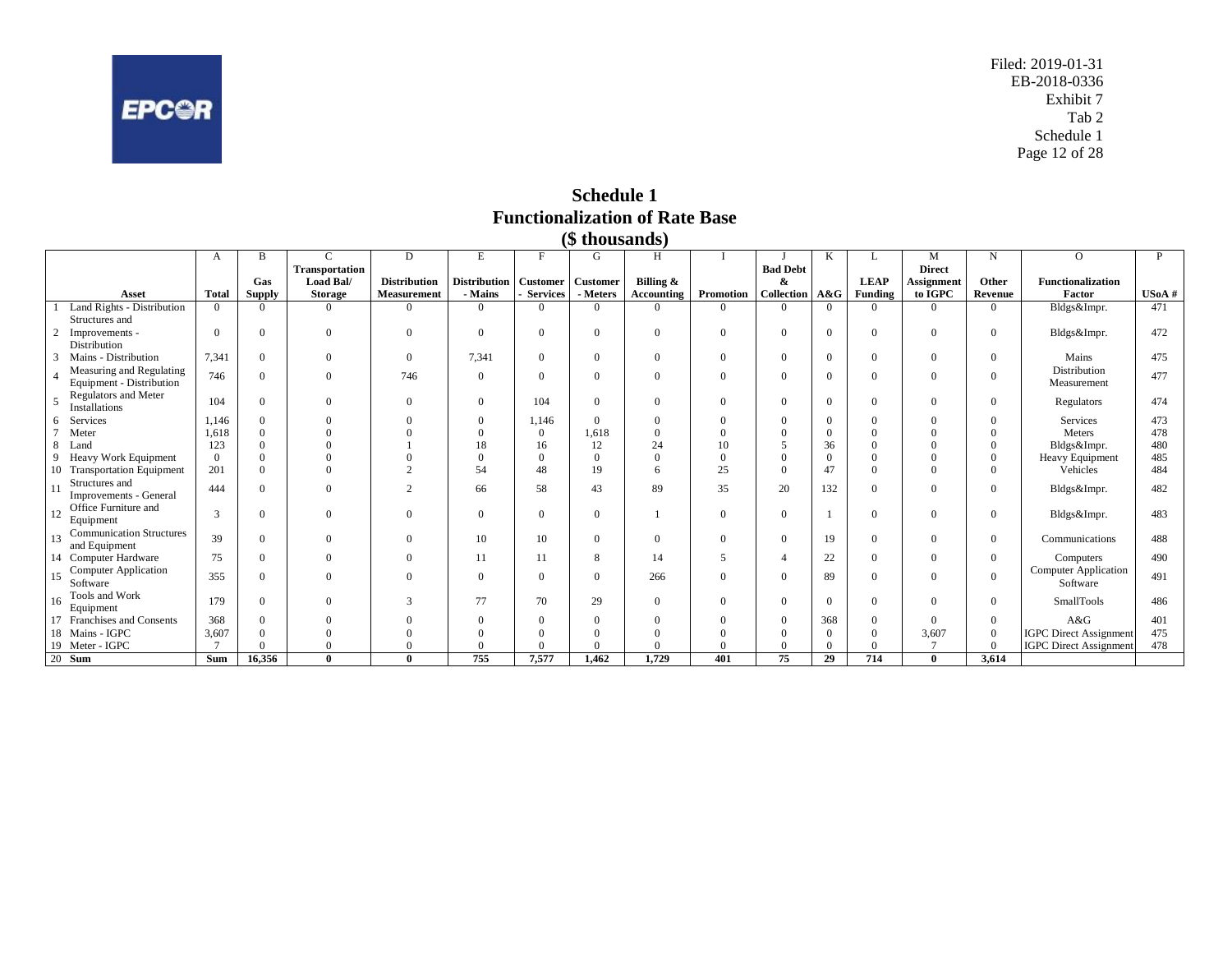<span id="page-13-0"></span>

Filed: 2019-01-31 EB-2018-0336 Exhibit 7 Tab 2 Schedule 2 Page 13 of 28

**Schedule 2 Functionalization of O&M (\$ thousands)**

|                |                                  |                |                |                       |                     |                |                 | $(\phi$ undusalius |                   |                |                  |                  |                |                    |                  |                          |
|----------------|----------------------------------|----------------|----------------|-----------------------|---------------------|----------------|-----------------|--------------------|-------------------|----------------|------------------|------------------|----------------|--------------------|------------------|--------------------------|
|                |                                  | A              | B              | $\mathsf{C}$          | D                   | E              | F               | G                  | H                 |                |                  | K                | L              | M<br><b>Direct</b> | N                | $\overline{O}$           |
|                |                                  |                | Gas            | <b>Transportation</b> | <b>Distribution</b> | Distribution - | Customer-       | Customer-          | Billing &         |                | Bad Debt &       |                  | <b>LEAP</b>    | Assignment         | Other            | <b>Functionalization</b> |
|                | Cost                             | <b>Total</b>   | <b>Supply</b>  | Load Bal/Storage      | Measurement         | Mains          | <b>Services</b> | <b>Meters</b>      | <b>Accounting</b> | Promotion      | Collection       | A&G              | <b>Funding</b> | to IGPC            | Revenue          | Factor                   |
|                | Wages and Benefits               |                |                | $\Omega$              | $\Omega$            | $\Omega$       | $\theta$        |                    | $\Omega$          |                | $\Omega$         |                  |                |                    |                  |                          |
|                | Related to Gas Supply            | 3              | 3              |                       |                     |                |                 | $\mathbf{0}$       |                   | $\mathbf{0}$   |                  | $\boldsymbol{0}$ | $\theta$       | $\Omega$           | $\overline{0}$   | Gas Supply               |
| $\overline{c}$ | <b>Regulatory Expense</b>        | 8              | 8              | $\theta$              | $\Omega$            | $\Omega$       | $\Omega$        | $\overline{0}$     | $\Omega$          | $\overline{0}$ | $\theta$         | $\mathbf{0}$     | $\theta$       | $\overline{0}$     | $\mathbf{0}$     | Gas Supply               |
|                | Related to Gas Supply            |                |                |                       |                     |                |                 |                    |                   |                |                  |                  |                |                    |                  |                          |
|                | Enbridge M9 Cost                 |                |                |                       |                     |                |                 |                    |                   |                |                  |                  |                |                    |                  |                          |
| 3              | (Excluding IGPC after            | 676            | $\overline{0}$ | 676                   | $\Omega$            | $\Omega$       | $\theta$        | $\mathbf{0}$       | $\theta$          | $\overline{0}$ | $\overline{0}$   | $\overline{0}$   | $\theta$       | $\overline{0}$     | $\mathbf{0}$     | Transportation           |
|                | September 2018)                  |                |                |                       |                     |                |                 |                    |                   |                |                  |                  |                |                    |                  |                          |
|                | Wages                            | 1,071          | $\overline{0}$ | $\overline{0}$        | 6                   | 159            | 139             | 104                | 214               | 84             | 47               | 317              | $\theta$       | $\mathbf{0}$       | $\boldsymbol{0}$ | Wages/Benefits           |
| 5              | <b>Employee Benefits</b>         | 361            | $\Omega$       | $\Omega$              | $\overline{2}$      | 54             | 47              | 35                 | 72                | 29             | 16               | 107              | $\theta$       | $\Omega$           | $\mathbf{0}$     | Wages/Benefits           |
| 6              | Insurance                        | 86             | $\Omega$       | $\overline{0}$        | $\overline{0}$      | $\Omega$       | $\Omega$        | $\overline{0}$     | $\overline{0}$    | $\overline{0}$ | $\mathbf{0}$     | 85               | $\mathbf{0}$   | $\overline{0}$     | $\overline{0}$   | Insurance                |
| $\overline{7}$ | Utilities                        | 17             | $\Omega$       | $\Omega$              | $\Omega$            | 3              | 2               | $\overline{c}$     | 3                 |                |                  | 5                | $\theta$       | $\Omega$           | $\theta$         | Bldgs&Impr.              |
| 8              | Advertising                      | 34             | $\Omega$       |                       | $\theta$            |                |                 | $\mathbf{0}$       | $\Omega$          | 34             | $\theta$         | $\overline{0}$   | $\Omega$       | $\theta$           | $\Omega$         | Marketing                |
| 9              | Telephone                        | 36             | $\overline{0}$ | $\Omega$              | $\Omega$            | $\Omega$       |                 | $\mathbf{0}$       | $\mathbf{0}$      | $\overline{0}$ | $\theta$         | 36               | $\theta$       | $\Omega$           | $\Omega$         | A&G                      |
| 10             | Office & Postage                 | 127            | $\theta$       | $\overline{0}$        | $\mathbf{0}$        | $\Omega$       | $\Omega$        | $\overline{0}$     | 127               | $\mathbf{0}$   | $\theta$         | $\overline{0}$   | $\theta$       | $\overline{0}$     | $\mathbf{0}$     | Billing & Accounting     |
| 11             | Repair & Maintenance             | 118            | $\theta$       | $\theta$              | $\overline{7}$      | 13             | 11              | 37                 | 16                | 6              | $\overline{4}$   | 24               | $\theta$       | $\theta$           | $\Omega$         | R&MGeneral               |
| 12             | Transp. Fuel/ Maint.             | 46             | $\Omega$       | $\Omega$              | $\Omega$            | 12             | 11              | $\overline{4}$     |                   | 6              | $\theta$         | 11               | $\Omega$       | $\Omega$           | $\Omega$         | Vehicles                 |
| 13             | Dues & Fees                      | 31             | $\overline{0}$ | $\Omega$              | $\Omega$            | $\Omega$       | $\Omega$        | $\overline{0}$     | $\Omega$          | $\Omega$       | $\Omega$         | 31               | $\theta$       | $\theta$           | $\Omega$         | A&G                      |
| 14             | Mapping Expense                  | $\overline{0}$ | $\overline{0}$ | $\Omega$              | $\Omega$            | $\Omega$       |                 | $\overline{0}$     | $\Omega$          | $\Omega$       | $\overline{0}$   | $\overline{0}$   | $\theta$       | $\theta$           | $\Omega$         | $\overline{0}$           |
| 15             | Regulatory                       | 212            | $\Omega$       | $\Omega$              | $\Omega$            |                |                 | $\overline{0}$     | $\Omega$          | $\Omega$       | $\overline{0}$   | 212              | $\theta$       | $\theta$           | $\Omega$         | A&G                      |
| 16             | <b>Bad Debts</b>                 | 34             | $\Omega$       | $\theta$              | $\Omega$            | $\Omega$       |                 | $\theta$           | $\Omega$          | $\Omega$       | 34               | $\overline{0}$   | $\theta$       | $\Omega$           | $\Omega$         | Bad Debt &<br>Collection |
| 17             | Interest - Security<br>Deposits  | $\mathbf{0}$   | $\overline{0}$ | $\overline{0}$        | $\Omega$            | $\Omega$       | $\Omega$        | $\overline{0}$     | $\Omega$          | $\Omega$       | $\overline{0}$   | $\overline{0}$   | $\theta$       | $\overline{0}$     | $\Omega$         | $\Omega$                 |
| 18             | <b>Bank Charges</b>              | 6              | $\theta$       | $\overline{0}$        | $\theta$            | $\Omega$       |                 | $\overline{0}$     | $\Omega$          | $\Omega$       | $\mathbf{0}$     | 6                | $\theta$       | $\mathbf{0}$       | $\Omega$         | A&G                      |
| 19             | <b>Collection Expense</b>        | $\Omega$       | $\overline{0}$ | $\theta$              | $\Omega$            | $\Omega$       |                 | $\mathbf{0}$       | $\Omega$          | $\Omega$       | $\Omega$         | $\overline{0}$   | $\theta$       | $\Omega$           | $\Omega$         | $\Omega$                 |
| 20             | Travel & Ent.                    | 15             | $\Omega$       | $\Omega$              | $\Omega$            |                |                 | $\overline{0}$     | $\Omega$          | $\Omega$       | $\theta$         | 15               | $\theta$       | $\Omega$           | $\overline{0}$   | Travel&Ent.              |
| 21             | Legal                            | 34             | $\theta$       | $\Omega$              | $\Omega$            |                |                 | $\mathbf{0}$       | $\Omega$          | $\Omega$       | $\theta$         | 34               | $\theta$       | $\theta$           | $\theta$         | A&G                      |
| 22             | Audit                            | 31             | $\theta$       | $\Omega$              | $\Omega$            |                |                 | $\overline{0}$     | $\Omega$          | $\Omega$       | $\boldsymbol{0}$ | 31               | $\Omega$       | $\theta$           | $\Omega$         | A&G                      |
| 23             | <b>Consulting Fees</b>           | 117            | $\overline{0}$ | $\Omega$              | $\Omega$            |                | 6               | 83                 | $\Omega$          | $\Omega$       | $\theta$         | 28               | $\theta$       | $\Omega$           | $\Omega$         | Consulting               |
| 24             | Management Fees                  | $\Omega$       | $\Omega$       | $\Omega$              | $\Omega$            |                |                 | $\overline{0}$     | $\Omega$          | $\Omega$       | $\overline{0}$   | $\mathbf{0}$     | $\Omega$       | $\Omega$           | $\Omega$         |                          |
| 25             | Correction on CCA issue          | $\Omega$       | $\Omega$       | $\Omega$              | $\Omega$            |                |                 | $\overline{0}$     | $\Omega$          | $\Omega$       | $\theta$         | $\mathbf{0}$     | $\theta$       | $\Omega$           |                  |                          |
| 26             | Miscellaneous                    | $\theta$       | $\theta$       | $\Omega$              | $\Omega$            |                |                 | $\overline{0}$     | $\Omega$          | $\Omega$       | $\overline{0}$   | $\overline{0}$   | $\Omega$       | $\theta$           | $\Omega$         |                          |
| 27             | <b>Affiliate Shared Services</b> | 454            | $\Omega$       | $\Omega$              | $\Omega$            |                |                 | $\mathbf{0}$       | $\Omega$          | $\Omega$       | $\theta$         | 454              | $\theta$       | $\theta$           | $\Omega$         | A&G                      |
| 28             | Corporate Shared Services        | 439            | $\theta$       | $\theta$              | $\Omega$            |                |                 | $\mathbf{0}$       | $\Omega$          | $\Omega$       | $\overline{0}$   | 439              | $\Omega$       | $\theta$           | $\mathbf{0}$     | A&G                      |
| 29             | <b>LEAP</b> Funding              | 8              | $\Omega$       | $\Omega$              | $\Omega$            |                |                 | $\mathbf{0}$       | $\Omega$          | $\Omega$       | $\theta$         | $\overline{0}$   | 8              | $\overline{0}$     | $\mathbf{0}$     | <b>LEAP</b> Funding      |
| 30             | Maintenance Cost on              | 80             | $\theta$       | $\overline{0}$        | $\Omega$            | $\Omega$       |                 | $\theta$           | $\Omega$          | $\Omega$       | $\Omega$         | $\overline{0}$   | $\theta$       | 80                 | $\Omega$         | <b>IGPC</b> Direct       |
|                | IGPC Pipeline and Station        |                |                |                       |                     |                |                 |                    |                   |                |                  |                  |                |                    |                  | Assignment               |
| 31             | Sum                              | 4.046          | 12             | 676                   | 15                  | 241            | 217             | 266                | 434               | 161            | 102              | 1.836            | 8              | 80                 | $\mathbf{0}$     |                          |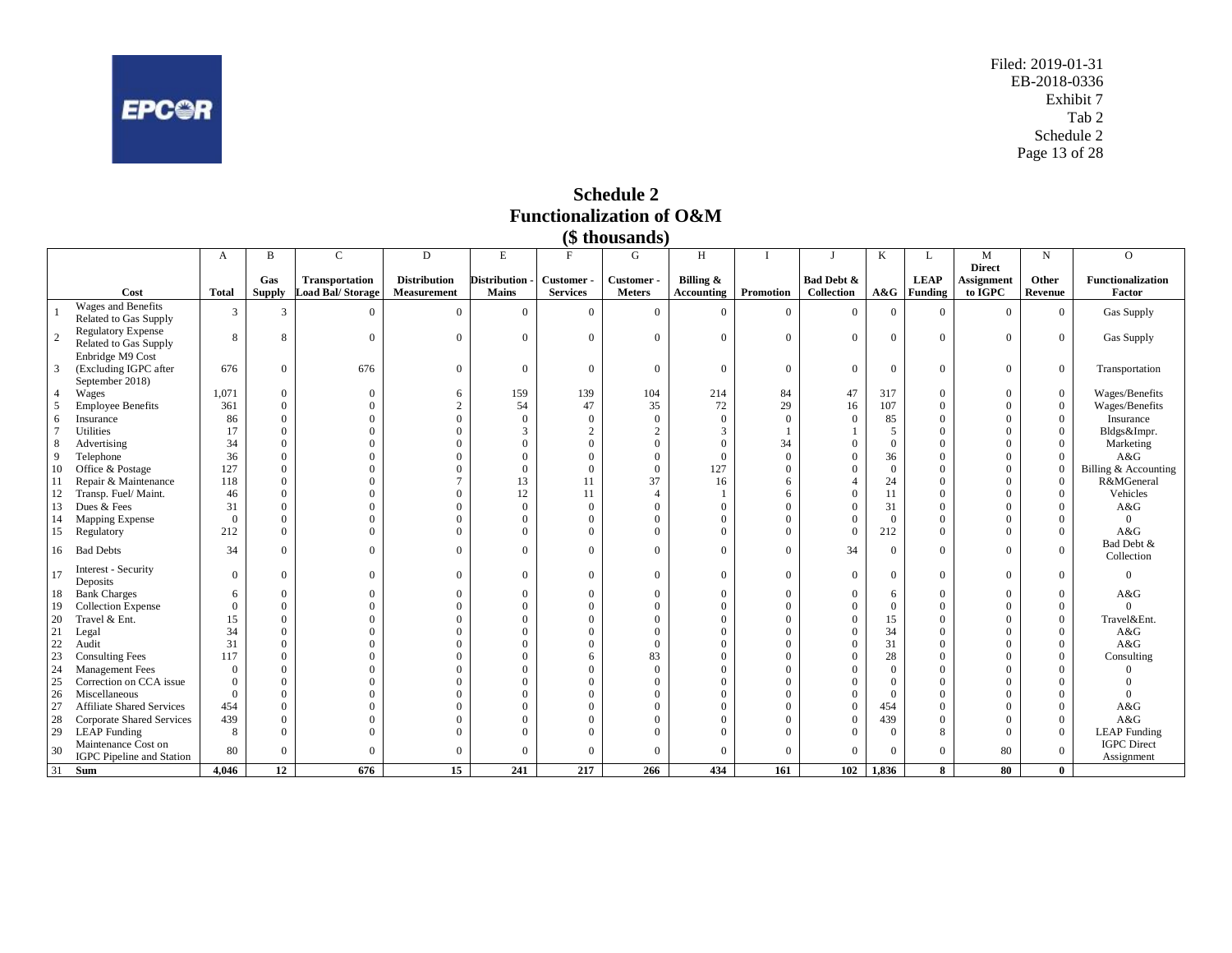<span id="page-14-0"></span>

Filed: 2019-01-31 EB-2018-0336 Exhibit 7 Tab 2 Schedule 3 Page 14 of 28

**Schedule 3 Functionalization of Depreciation**

|    |                                                      |                |               |                       |                     |                                      |                 | (\$ thousands) |                             |          |                 |          |             |                   |                |                                         |             |
|----|------------------------------------------------------|----------------|---------------|-----------------------|---------------------|--------------------------------------|-----------------|----------------|-----------------------------|----------|-----------------|----------|-------------|-------------------|----------------|-----------------------------------------|-------------|
|    |                                                      | A              | B             | C                     | D                   | $\mathbf E$                          |                 | G              | H                           |          |                 | K        |             | M                 | N              | $\Omega$                                | P           |
|    |                                                      |                |               | <b>Transportation</b> |                     |                                      |                 |                |                             |          | <b>Bad Debt</b> |          |             | <b>Direct</b>     |                |                                         |             |
|    |                                                      |                | Gas           | Load Bal/             | <b>Distribution</b> | Distribution - Customer - Customer - |                 |                | Billing $\&$                |          | &               |          | <b>LEAP</b> | <b>Assignment</b> | Other          | <b>Functionalization</b>                |             |
|    | Asset                                                | <b>Total</b>   | <b>Supply</b> | <b>Storage</b>        | <b>Measurement</b>  | <b>Mains</b>                         | <b>Services</b> | <b>Meters</b>  | <b>Accounting Promotion</b> |          | Collection A&G  |          | Funding     | to IGPC           | Revenue        | Factor                                  | <b>USoA</b> |
|    | Land Rights - Distribution                           | $\Omega$       | $\Omega$      |                       | $\Omega$            | $\overline{0}$                       |                 | $\overline{0}$ | $\Omega$                    | $\Omega$ | $\Omega$        | $\Omega$ | $^{(1)}$    | $\Omega$          | $\overline{0}$ | Bldgs&Impr.                             | 471         |
|    | Structures and Improvements -<br>Distribution        | $\Omega$       | $\Omega$      |                       | $\Omega$            | $\Omega$                             |                 | $\Omega$       | $\Omega$                    | $\Omega$ | $\Omega$        | $\Omega$ | 0           | $\Omega$          | $\overline{0}$ | Bldgs&Impr.                             | 472         |
|    | Mains - Distribution                                 | 310            | $\Omega$      | $\Omega$              | $\Omega$            | 310                                  |                 | $\Omega$       | $\Omega$                    | $\Omega$ | $\Omega$        | $\Omega$ | $\Omega$    | $\Omega$          | $\overline{0}$ | Mains                                   | 475         |
|    | Measuring and Regulating<br>Equipment - Distribution | 76             | $\Omega$      | $\Omega$              | 76                  | $\Omega$                             |                 | $\Omega$       | $\Omega$                    | $\Omega$ | $\Omega$        | $\Omega$ | 0           | $\Omega$          | $\mathbf{0}$   | Distribution<br>Measurement             | 477         |
|    | Regulators and Meter Installations                   |                | $\Omega$      |                       | $\Omega$            | $\Omega$                             |                 | $\Omega$       |                             | 0        | $\Omega$        | $\Omega$ |             | $\Omega$          | $\mathbf{0}$   | Regulators                              | 474         |
|    | Services                                             | 102            | $\Omega$      |                       | $\Omega$            | $\Omega$                             | 102             | $\Omega$       |                             |          |                 |          |             |                   | $\Omega$       | Services                                | 473         |
|    | Meter                                                | 212            | $\Omega$      |                       |                     | $\Omega$                             |                 | 212            |                             |          |                 |          |             |                   | $\Omega$       | Meters                                  | 478         |
|    | Land                                                 |                |               |                       |                     | $\Omega$                             |                 |                |                             |          |                 |          |             |                   | $\Omega$       | Bldgs&Impr.                             | 480         |
|    | Heavy Work Equipment                                 |                | $\Omega$      |                       |                     | $\Omega$                             |                 |                |                             |          |                 |          |             |                   | $\mathbf{0}$   | Heavy Equipment                         | 485         |
|    | 10 Transportation Equipment                          | 53             | $\Omega$      |                       |                     | 14                                   | 13              |                |                             |          |                 | 13       |             |                   | $\theta$       | Vehicles                                | 484         |
| 11 | Structures and Improvements -<br>General             | 14             | $\Omega$      |                       | $\Omega$            | $\overline{2}$                       | $\sim$          |                |                             |          |                 |          | 0           | $\Omega$          | $\overline{0}$ | Bldgs&Impr.                             | 482         |
|    | 12 Office Furniture and Equipment                    |                | $\Omega$      |                       | $\Omega$            |                                      |                 |                |                             | $\Omega$ | $\Omega$        | $\sim$   | 0           | $\Omega$          | $\overline{0}$ | Bldgs&Impr.                             | 483         |
| 13 | Communication Structures and<br>Equipment            | 15             | $\Omega$      |                       | $\Omega$            |                                      |                 | $\Omega$       | $\Omega$                    | $\Omega$ |                 |          | 0           | $\Omega$          | $\Omega$       | Communications                          | 488         |
|    | 14 Computer Hardware                                 | 63             | $\Omega$      | $\Omega$              | $\Omega$            | 9                                    | q               | 6              | 12                          |          | $\mathcal{R}$   | 18       | $\Omega$    | $\Omega$          | $\overline{0}$ | Computers                               | 490         |
|    | 15 Computer Application Software                     | 59             | $\Omega$      |                       | $\Omega$            | $\Omega$                             |                 | $\Omega$       | 45                          | $\Omega$ | $\Omega$        | 15       |             | $\Omega$          | $\Omega$       | <b>Computer Application</b><br>Software | 491         |
|    | 16 Tools and Work Equipment                          | 51             | $\Omega$      |                       |                     | 22                                   | 20              | 8              | $\Omega$                    | $\Omega$ | $\Omega$        | $\Omega$ | 0           | $\Omega$          | $\overline{0}$ | SmallTools                              | 486         |
|    | 17 Franchises and Consents                           | 38             | $\Omega$      |                       |                     | $\Omega$                             |                 |                |                             |          |                 | 38       |             |                   | $\Omega$       | A&G                                     | 401         |
|    | 18 Mains - IGPC                                      | 129            | 0             |                       |                     | $\Omega$                             |                 |                | $\Omega$                    |          |                 |          |             | 129               | $\mathbf{0}$   | <b>IGPC</b> Direct<br>Assignment        | 475         |
|    | 19 Meter - IGPC                                      | $\overline{2}$ | $\Omega$      | $\Omega$              | $\Omega$            | $\Omega$                             |                 | $\Omega$       | $\Omega$                    | $\Omega$ | $\Omega$        | $\Omega$ | 0           | $\overline{2}$    | $\overline{0}$ | <b>IGPC</b> Direct<br>Assignment        | 478         |
|    | $\overline{20}$ Sum                                  | 1,136          | $\bf{0}$      | $\bf{0}$              | 77                  | 362                                  | 156             | 234            | 62                          | 12       | 4               | 97       | 0           | 132               | $\bf{0}$       |                                         |             |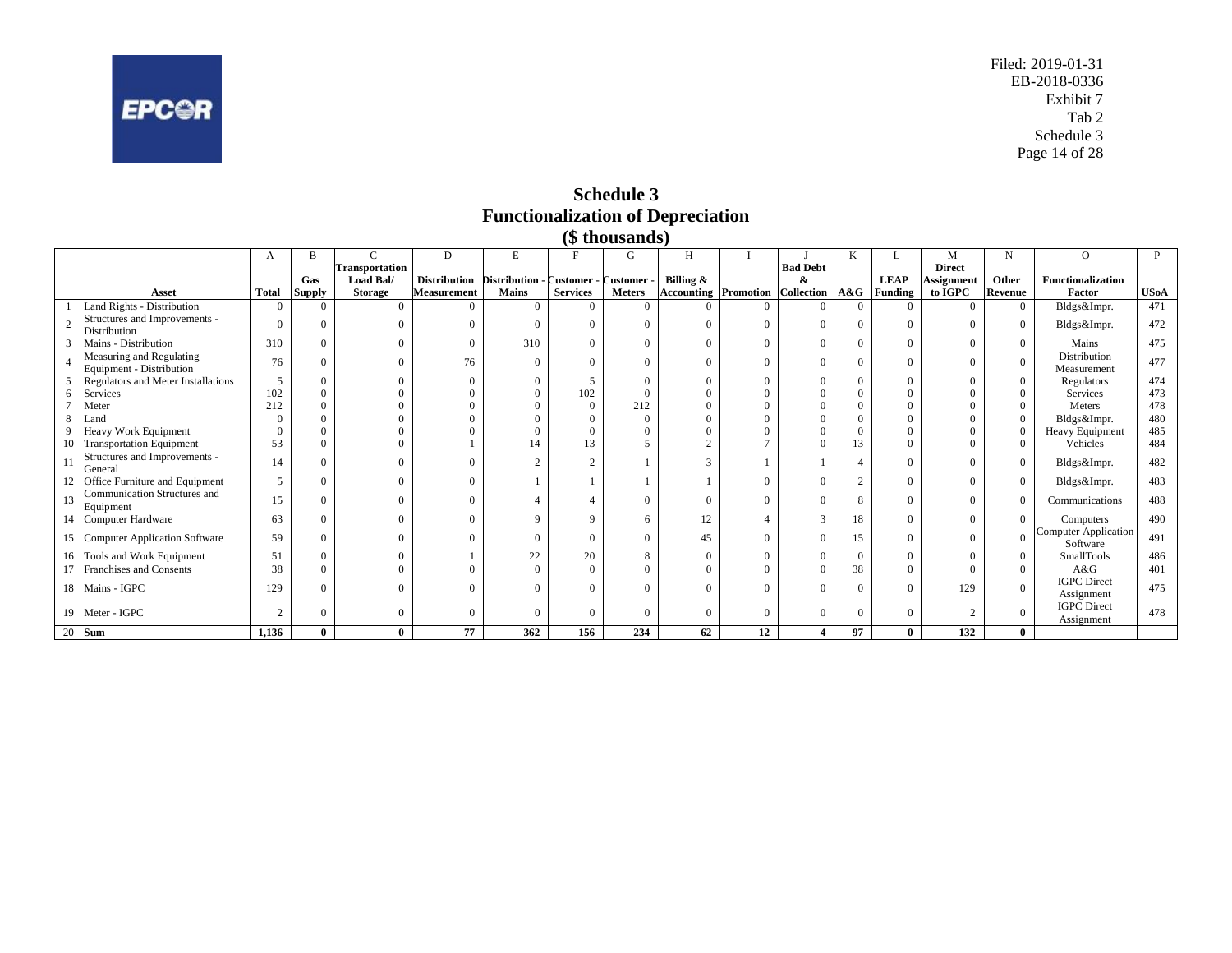<span id="page-15-0"></span>

**Schedule 4 Functionalization of Property Taxes (\$ thousands)**

|                                                | $\mathbf{r}$ | D      |                      |                     |                     |                 | U        | п          |                  |                 | 17  |             | M             |         |                                  |
|------------------------------------------------|--------------|--------|----------------------|---------------------|---------------------|-----------------|----------|------------|------------------|-----------------|-----|-------------|---------------|---------|----------------------------------|
|                                                |              |        | <b>Transportatio</b> |                     |                     |                 |          |            |                  | <b>Bad Debt</b> |     |             | <b>Direct</b> |         |                                  |
|                                                |              | Gas    | n Load Bal/          | <b>Distribution</b> | <b>Distribution</b> | <b>Customer</b> | Customer | Billing &  |                  | x               |     | <b>LEAP</b> | Assignmen     | Other   | <b>Functionalization</b>         |
| Cost                                           | Total        | Supply | <b>Storage</b>       | <b>Measurement</b>  | - Mains             | <b>Services</b> | Meters   | Accounting | <b>Promotion</b> | Collection      | A&G | Funding     | t to IGPC     | Revenue | Factor                           |
| <b>Property Taxes</b><br><b>Excluding IGPC</b> | 540          |        |                      |                     | 507                 |                 |          |            |                  |                 | 11  |             |               |         | <b>Property Taxes</b>            |
| Property Taxes -<br><b>IGPC</b>                | 92           |        |                      |                     |                     |                 |          |            |                  |                 |     |             |               |         | <b>IGPC</b> Direct<br>Assignment |
| Sum                                            | 632          |        |                      |                     | 507                 |                 |          |            |                  |                 |     |             | $^{\circ}$    |         |                                  |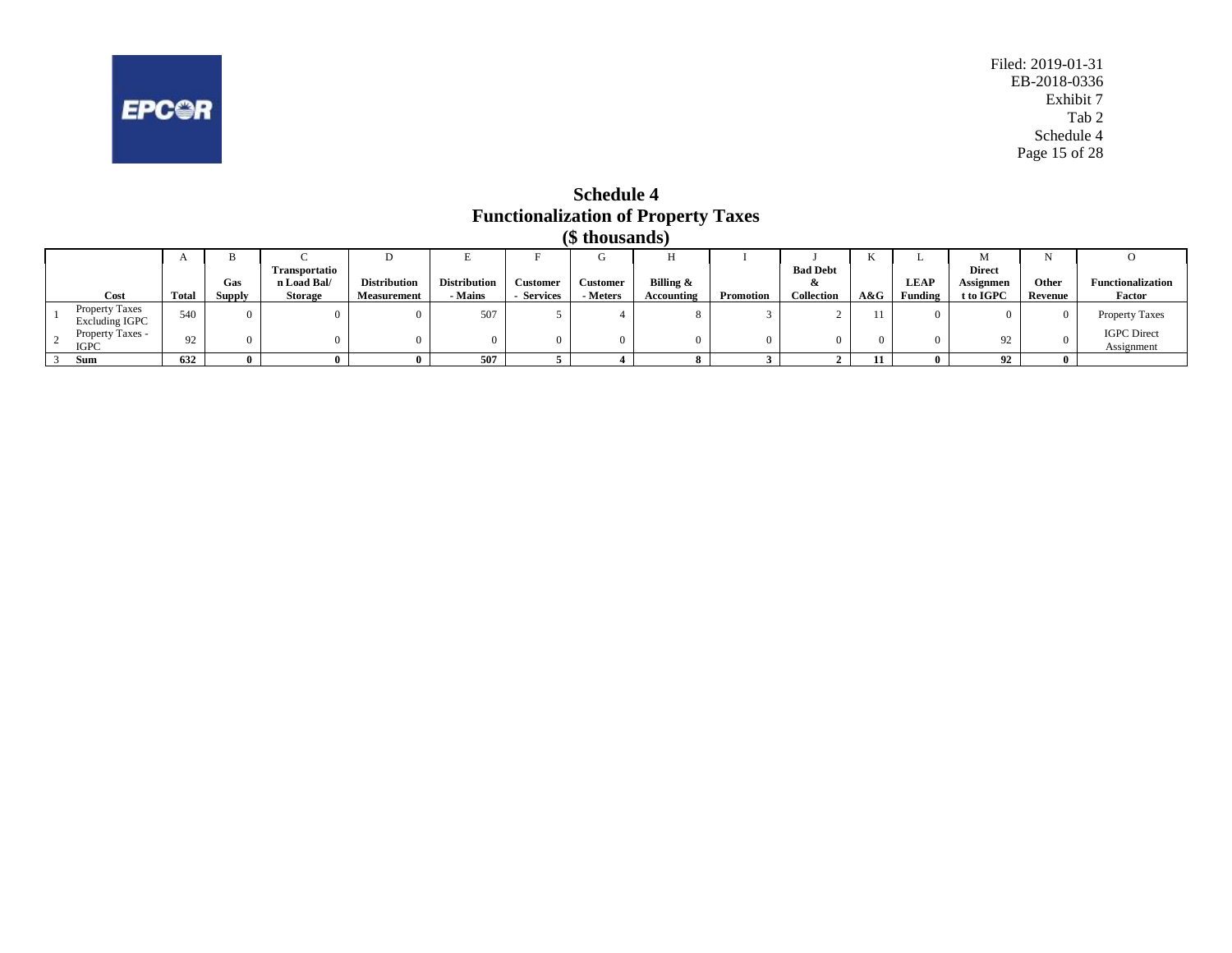<span id="page-16-0"></span>

**Schedule 5 Functionalization of Income Taxes (\$)**

|                     |                |        |                       |                     |                     |                 |                 | lΦ         |           |                       |     |             |               |         |                                 |
|---------------------|----------------|--------|-----------------------|---------------------|---------------------|-----------------|-----------------|------------|-----------|-----------------------|-----|-------------|---------------|---------|---------------------------------|
|                     | $\overline{1}$ |        |                       | ◡                   |                     |                 |                 | .,         |           |                       | 17  | ∸           |               |         |                                 |
|                     |                |        | <b>Transportation</b> |                     |                     |                 |                 |            |           | <b>Bad Debt</b>       |     |             | <b>Direct</b> |         |                                 |
|                     |                | Gas    | Load Bal/             | <b>Distribution</b> | <b>Distribution</b> | <b>Customer</b> | <b>Customer</b> | Billing &  |           | $\boldsymbol{\alpha}$ |     | <b>LEAP</b> | Assignment    | Other   |                                 |
| Cost                | Total          | Supply | <b>Storage</b>        | <b>Measurement</b>  | - Mains             | - Services      | - Meters        | Accounting | Promotion | <b>Collection</b>     | A&G | Funding     | to IGPC       | Revenue | <b>Functionalization Factor</b> |
| <b>Income Taxes</b> |                |        |                       |                     |                     |                 |                 |            |           |                       |     |             |               |         | Rate Base                       |
| Sum                 |                |        |                       |                     |                     |                 |                 |            |           |                       |     |             |               |         |                                 |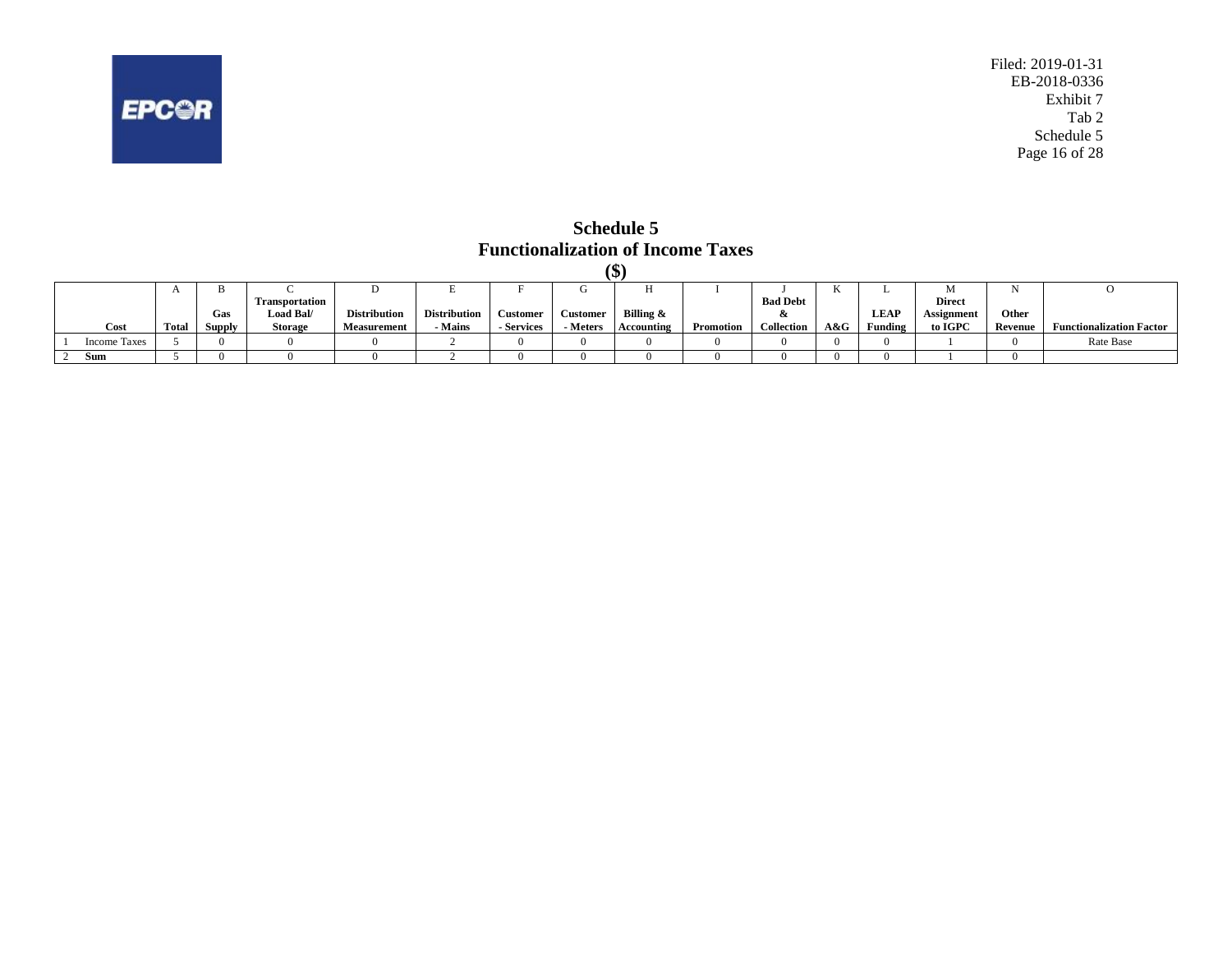<span id="page-17-0"></span>

**Schedule 6 Functionalization of Return on Rate Base (\$ thousands)**

|                |              |               |                       |                     |                                      |                 | w monsanas    |            |                  |                       |     |             |               |         |                          |
|----------------|--------------|---------------|-----------------------|---------------------|--------------------------------------|-----------------|---------------|------------|------------------|-----------------------|-----|-------------|---------------|---------|--------------------------|
|                | $\mathbf{r}$ | в             |                       |                     |                                      |                 |               |            |                  |                       | v   | .,          |               |         |                          |
|                |              |               | <b>Transportation</b> |                     |                                      |                 |               |            |                  |                       |     |             | <b>Direct</b> |         |                          |
|                |              | Gas           | Load Bal/             | <b>Distribution</b> | Distribution - Customer - Customer - |                 |               | Billing &  |                  | <b>Bad Debt &amp;</b> |     | <b>LEAP</b> | Assignment    | Other   | <b>Functionalization</b> |
| Cost           | Total        | <b>Supply</b> | <b>Storage</b>        | Measurement         | <b>Mains</b>                         | <b>Services</b> | <b>Meters</b> | Accounting | <b>Promotion</b> | Collection            | A&G | Funding     | to IGPC       | Revenue | Factor                   |
| Cost of Debt   | 371          |               |                       |                     | 172                                  | - - - -         | 39            |            |                  |                       | 16  |             | 82            |         | Rate Base                |
| Cost of Equity | 587          |               |                       |                     | 272                                  | 52.             | 62            |            |                  |                       |     |             | 130           |         | Rate Base                |
| Sum            | 958          |               |                       |                     | 444                                  | 86              | 101           |            |                  |                       | 42  |             | 212           |         |                          |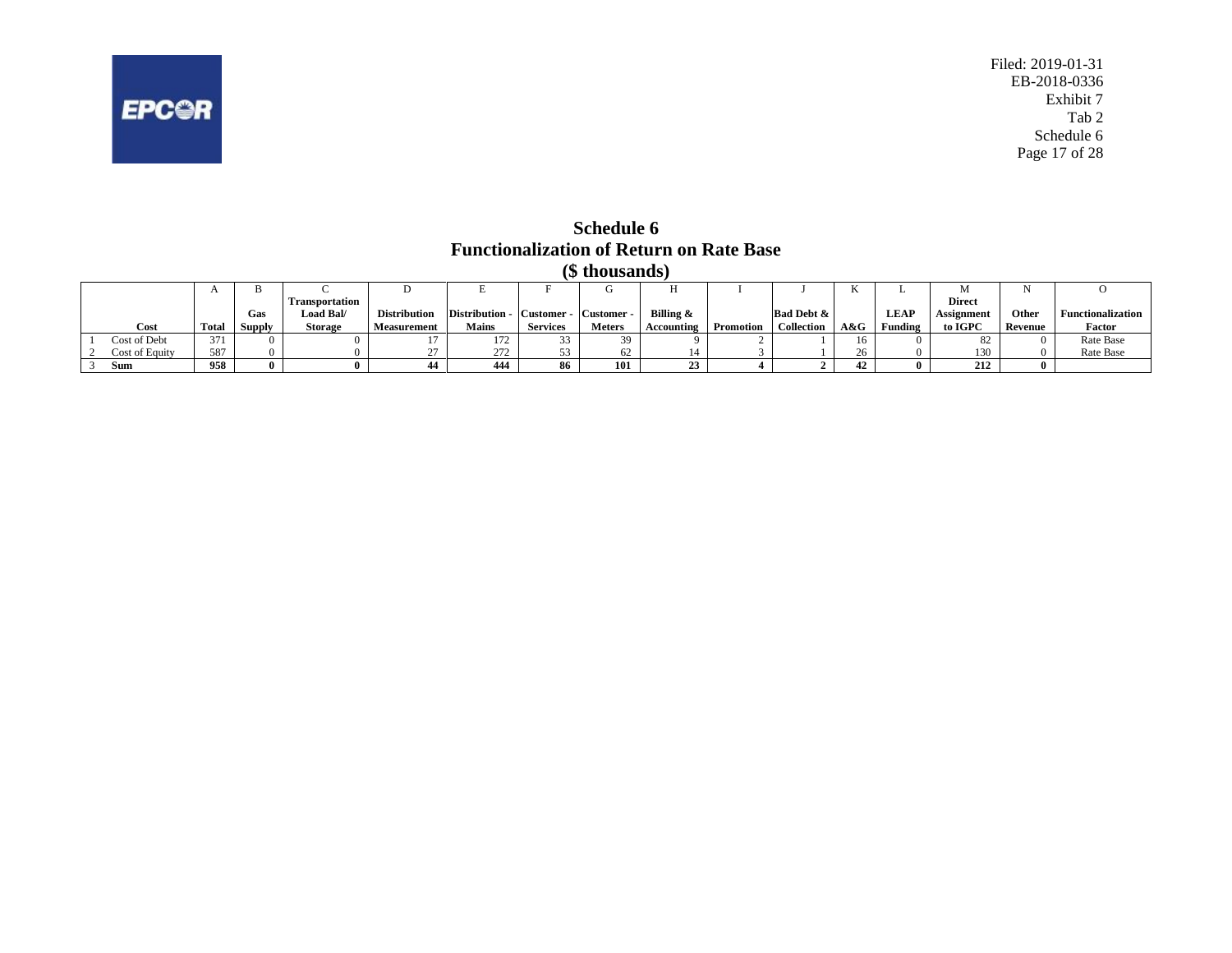<span id="page-18-0"></span>

Filed: 2019-01-31 EB-2018-0336 Exhibit 7 Tab 2 Schedule 7 Page 18 of 28

**Schedule 7 Functionalization of Other Revenue (\$ thousands)**

|                                |              |        |                |                     |                     |            | $1 + 2 = 0$ . The set of $2 = 0$ |            |           |                 |     |             |                   |         |                          |
|--------------------------------|--------------|--------|----------------|---------------------|---------------------|------------|----------------------------------|------------|-----------|-----------------|-----|-------------|-------------------|---------|--------------------------|
|                                | A            |        |                |                     |                     |            | Ü                                |            |           |                 |     |             | M                 |         |                          |
|                                |              |        | Transportation |                     |                     |            |                                  |            |           | <b>Bad Debt</b> |     |             | <b>Direct</b>     |         |                          |
|                                |              | Gas    | Load Bal/      | <b>Distribution</b> | <b>Distribution</b> | Customer   | <b>Customer</b>                  | Billing &  |           | x               |     | <b>LEAP</b> | <b>Assignment</b> | Other   | <b>Functionalization</b> |
| <b>Other Revenue</b>           | <b>Total</b> | Supply | Storage        | <b>Measurement</b>  | - Mains             | - Services | - Meters                         | Accounting | Promotion | Collection      | A&G | Funding     | to IGPC           | Revenue | Factor                   |
| Non-Utility<br>Income          | $\Omega$     |        |                |                     | $\Omega$            |            | $\Omega$                         | $\Omega$   | $\Omega$  | $\Omega$        |     | $\Omega$    | $\Omega$          |         | Other Revenue            |
| Interest and Misc              | 6.           |        |                |                     | $\Omega$            |            | $\Omega$                         | $\Omega$   |           | $\Omega$        |     | $\Omega$    | $\Omega$          |         | Other Revenue            |
| Gain on Sale<br>(Vehicles)     | $\Omega$     |        |                |                     | $\Omega$            |            | $\Omega$                         | $\Omega$   |           | $\Omega$        |     | $\Omega$    | $\Omega$          |         | Other Revenue            |
| <b>Utility Fees</b>            | 18           |        |                |                     |                     |            | $\Omega$                         | $\Omega$   |           | $\Omega$        |     | $\Omega$    | $\Omega$          | 18      | Other Revenue            |
| Transfer/Connect<br>Fees       | 34           |        |                |                     | $\Omega$            |            | $\Omega$                         | $\Omega$   |           | 0               |     | $\Omega$    | $\Omega$          | 34      | Other Revenue            |
| Direct Purchase                | 6            |        |                |                     | $\Omega$            |            | $\Omega$                         | $\Omega$   |           | O               |     | $\Omega$    | $\Omega$          |         | Other Revenue            |
| Delayed<br><b>Payment Fees</b> | 49           |        |                |                     | $\Omega$            |            | $\Omega$                         | $\Omega$   |           | 49              |     | $\Omega$    | $\Omega$          |         | Bad Debt & Collection    |
| Sum                            | 113          |        |                |                     |                     |            |                                  | 0          |           | 49              |     |             |                   | 64      |                          |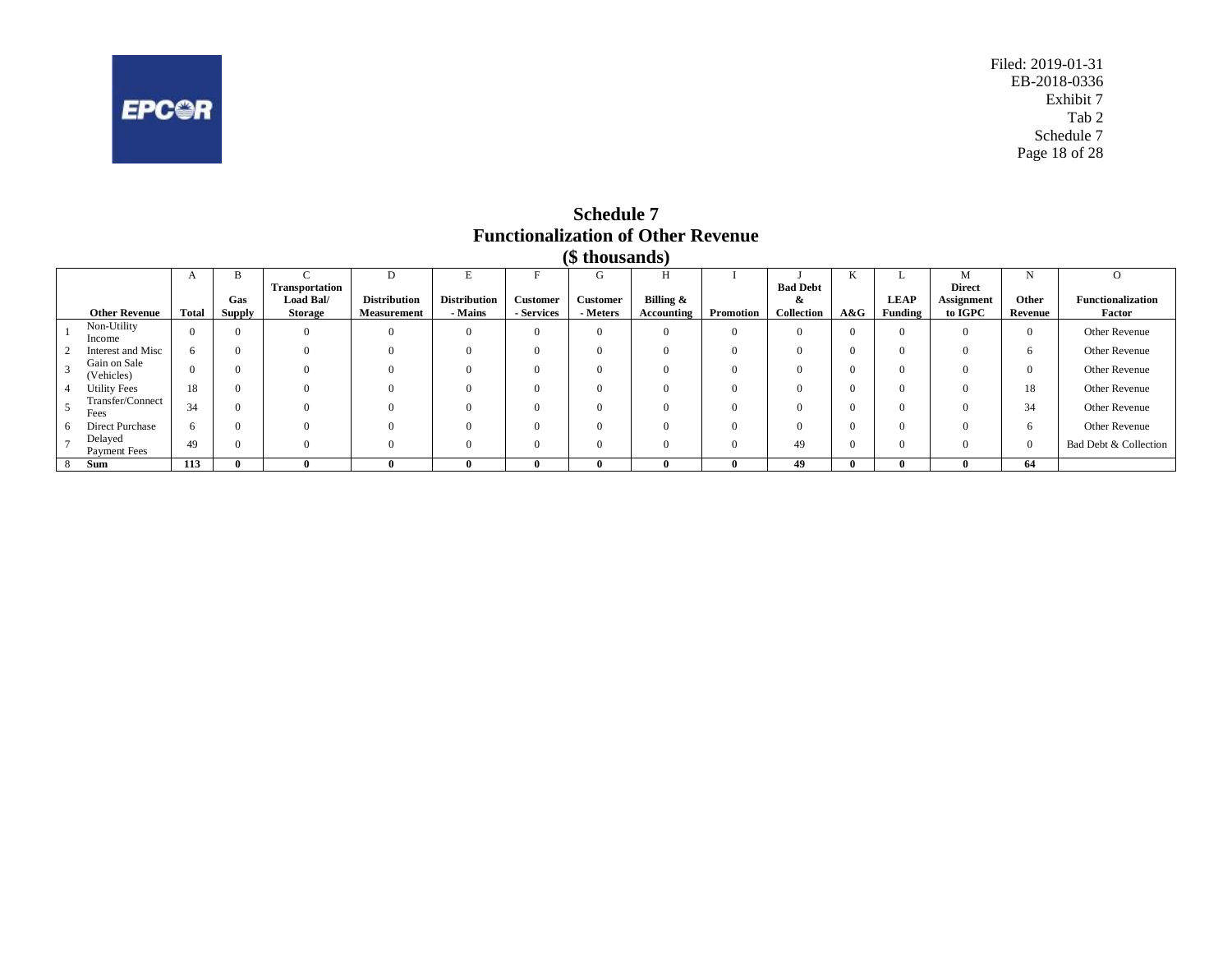<span id="page-19-0"></span>

Filed: 2019-01-31 EB-2018-0336 Exhibit 7 Tab 2 Schedule 8 Page 19 of 28

#### **Schedule 8 Functionalization of Cost of Service (\$ thousands)**

|                         |       |                     |                       |                                                    |         | ιψ unuusunus, |                  |                                                         |     |                       |       |             |               |              |
|-------------------------|-------|---------------------|-----------------------|----------------------------------------------------|---------|---------------|------------------|---------------------------------------------------------|-----|-----------------------|-------|-------------|---------------|--------------|
|                         |       |                     |                       |                                                    |         |               |                  |                                                         |     |                       | n.    |             |               |              |
|                         |       |                     | <b>Transportation</b> |                                                    |         |               |                  |                                                         |     |                       |       |             | <b>Direct</b> |              |
|                         |       | Gas                 | <b>Load Bal/</b>      | <b>Distribution Distribution Customer Customer</b> |         |               |                  | Billing &                                               |     | <b>Bad Debt &amp;</b> |       | <b>LEAP</b> | Assignment    | <b>Other</b> |
| Cost                    |       | <b>Total Supply</b> | <b>Storage</b>        | <b>Measurement</b>                                 | - Mains |               |                  | Services   Meters   Accounting   Promotion   Collection |     |                       | A&G   | Funding     | to IGPC       | Revenue      |
| O&M                     | 4.046 |                     | 676                   |                                                    | 241     | 217           | 266              | 434                                                     | 161 | 102                   | 1,836 |             | -80           | $^{(1)}$     |
| 2 Depreciation          | 1,136 |                     |                       |                                                    | 362     | 156           | 234              |                                                         |     |                       | 97    |             | 132           | 0            |
| 3 Property Taxes        | 632   |                     |                       |                                                    | 507     |               |                  |                                                         |     |                       |       |             | 92            | 0            |
| <b>Income Taxes</b>     |       |                     |                       |                                                    |         |               |                  |                                                         |     |                       |       |             |               | 0            |
| 5 Return on Rate Base   | 958   |                     |                       | 44                                                 | 444     | 86            | 101 <sub>1</sub> | 23                                                      |     |                       |       |             | 212           | 0            |
| 6 less: Other Revenue   | (113) |                     |                       |                                                    |         |               |                  |                                                         |     | (49)                  |       |             |               | (64)         |
| 7 less: System Gas Fees | (12)  | (12)                |                       |                                                    |         |               |                  |                                                         |     |                       |       |             |               | $\Omega$     |
| 8 Sum                   | 6.653 |                     | 676                   | 137                                                | 1,556   | 464           | 605              | 528                                                     | 181 | 61                    | 1,986 |             | 516           | (64)         |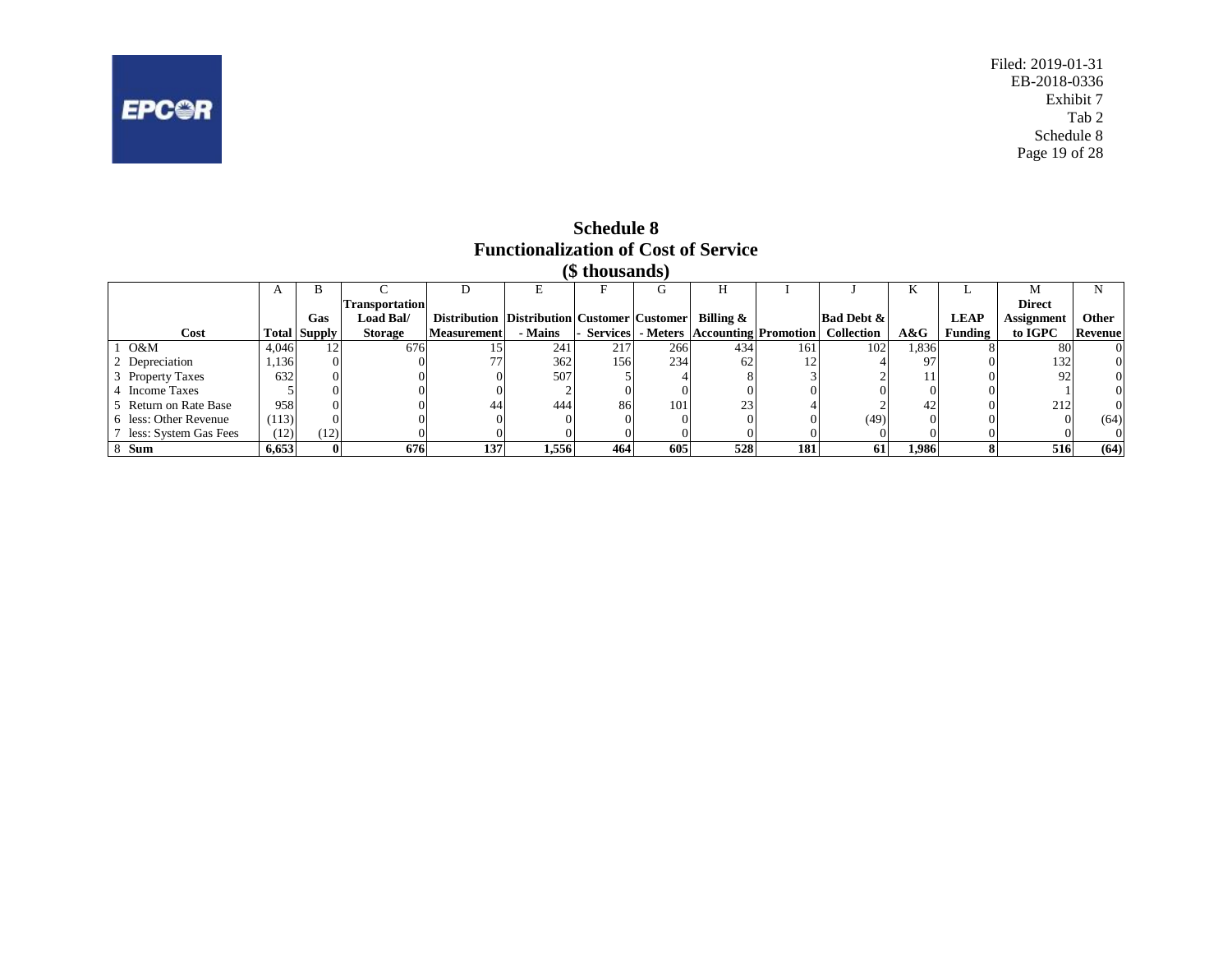<span id="page-20-0"></span>

Filed: 2019-01-31 EB-2018-0336 Exhibit 7 Tab 2 Schedule 9 Page 20 of 28

**Schedule 9 Functionalization Factor**

|          |                                      | A       | B             | C                        | D                   | E                   | F               | G             | H          |                  |                       | K       |                |                   | N              |
|----------|--------------------------------------|---------|---------------|--------------------------|---------------------|---------------------|-----------------|---------------|------------|------------------|-----------------------|---------|----------------|-------------------|----------------|
|          |                                      |         |               |                          |                     |                     |                 |               |            |                  |                       |         |                | <b>Direct</b>     |                |
|          |                                      |         | Gas           | <b>Transportation</b>    | <b>Distribution</b> | <b>Distribution</b> | Customer        | Customer -    | Billing &  |                  | <b>Bad Debt &amp;</b> |         | <b>LEAP</b>    | <b>Assignment</b> | Other          |
|          | <b>Functionalization Factor</b>      | Total   | <b>Supply</b> | <b>Load Bal/ Storage</b> | Measurement         | - Mains             | <b>Services</b> | <b>Meters</b> | Accounting | <b>Promotion</b> | Collection            | A&G     | <b>Funding</b> | to IGPC           | <b>Revenue</b> |
|          | Meters                               | 100.00% | 0.00%         | 0.00%                    | 0.00%               | 0.00%               | 0.00%           | 100.00%       | 0.00%      | 0.00%            | 0.00%                 | 0.00%   | 0.00%          | 0.00%             | 0.00%          |
| $\gamma$ | Regulators                           | 100.00% | 0.00%         | 0.00%                    | 0.00%               | 0.00%               | 100.00%         | 0.00%         | 0.00%      | 0.00%            | 0.00%                 | 0.00%   | 0.00%          | 0.00%             | 0.00%          |
|          | Computers                            | 100.00% | 0.00%         | 0.00%                    | 0.52%               | 14.69%              | 14.83%          | 10.22%        | 19.09%     | 6.53%            | 5.44%                 | 28.67%  | 0.00%          | 0.00%             | 0.00%          |
|          | Buildings & Improvements             | 100.00% | 0.00%         | 0.00%                    | 0.55%               | 14.88%              | 13.01%          | 9.73%         | 19.95%     | 7.89%            | 4.40%                 | 29.60%  | 0.00%          | 0.00%             | 0.00%          |
|          | Other Revenue                        | 100.00% | 0.00%         | 0.00%                    | 0.00%               | 0.00%               | 0.00%           | 0.00%         | 0.00%      | 0.00%            | 0.00%                 | 0.00%   | 0.00%          | 0.00%             | 100.00%        |
|          | Vehicles                             | 100.00% | 0.00%         | 0.00%                    | 1.03%               | 26.71%              | 23.72%          | 9.25%         | 3.18%      | 12.47%           | 0.00%                 | 23.65%  | 0.00%          | 0.00%             | 0.00%          |
|          | Wages/Benefits                       | 100.00% | 0.00%         | 0.00%                    | 0.55%               | 14.88%              | 13.01%          | 9.73%         | 19.95%     | 7.89%            | 4.40%                 | 29.60%  | 0.00%          | 0.00%             | 0.00%          |
| 8        | Marketing                            | 100.00% | 0.00%         | 0.00%                    | 0.00%               | 0.00%               | 0.00%           | 0.00%         | 0.00%      | 100.00%          | 0.00%                 | 0.00%   | 0.00%          | 0.00%             | 0.00%          |
| 9        | R&M General                          | 100.00% | $0.00\%$      | 0.00%                    | 5.61%               | 10.86%              | 9.52%           | 31.35%        | 13.77%     | 5.44%            | 3.04%                 | 20.43%  | 0.00%          | 0.00%             | 0.00%          |
| 10       | Gas Supply                           | 100.00% | 100.00%       | 0.00%                    | 0.00%               | 0.00%               | 0.00%           | 0.00%         | 0.00%      | 0.00%            | 0.00%                 | 0.00%   | 0.00%          | 0.00%             | 0.00%          |
|          | Communications                       | 100.00% | $0.00\%$      | 0.00%                    | 0.00%               | 25.00%              | 25.00%          | 0.00%         | 0.00%      | 0.00%            | 0.00%                 | 50.00%  | 0.00%          | 0.00%             | 0.00%          |
| 12       | Travel & Entertainment               | 100.00% | 0.00%         | 0.00%                    | 0.00%               | 0.00%               | 0.00%           | 0.00%         | 0.00%      | 0.00%            | 0.00%                 | 100.00% | 0.00%          | 0.00%             | 0.00%          |
| 13       | Consulting                           | 100.00% | 0.00%         | 0.00%                    | 0.00%               | 0.00%               | 5.10%           | 71.20%        | 0.00%      | 0.00%            | 0.00%                 | 23.70%  | 0.00%          | 0.00%             | 0.00%          |
|          | <b>Small Tools</b>                   | 100.00% | 0.00%         | 0.00%                    | 1.83%               | 42.73%              | 39.01%          | 16.44%        | 0.00%      | 0.00%            | 0.00%                 | 0.00%   | 0.00%          | 0.00%             | 0.00%          |
| 15       | <b>Computer Application Software</b> | 100.00% | 0.00%         | 0.00%                    | 0.00%               | 0.00%               | 0.00%           | 0.00%         | 75.00%     | 0.00%            | 0.00%                 | 25.00%  | 0.00%          | 0.00%             | 0.00%          |
| 16       | Insurance                            | 100.00% | 0.00%         | 0.00%                    | 0.02%               | 0.40%               | 0.36%           | 0.14%         | 0.05%      | 0.19%            | 0.00%                 | 98.85%  | 0.00%          | 0.00%             | 0.00%          |
|          | <b>Property Taxes</b>                | 100.00% | 0.00%         | 0.00%                    | 0.04%               | 93.90%              | 0.93%           | 0.70%         | 1.43%      | 0.57%            | 0.32%                 | 2.12%   | 0.00%          | 0.00%             | 0.00%          |
| 18       | Heavy Equipment                      | 100.00% | 0.00%         | 0.00%                    | 0.00%               | 52.28%              | 47.72%          | 0.00%         | 0.00%      | 0.00%            | 0.00%                 | 0.00%   | 0.00%          | 0.00%             | 0.00%          |
| 19       | Transportation                       | 100.00% | 0.00%         | 100.00%                  | 0.00%               | 0.00%               | 0.00%           | 0.00%         | 0.00%      | 0.00%            | 0.00%                 | 0.00%   | 0.00%          | 0.00%             | 0.00%          |
| 20       | Mains                                | 100.00% | 0.00%         | 0.00%                    | 0.00%               | 100.00%             | 0.00%           | 0.00%         | 0.00%      | 0.00%            | 0.00%                 | 0.00%   | 0.00%          | 0.00%             | 0.00%          |
| 21       | Services                             | 100.00% | 0.00%         | 0.00%                    | 0.00%               | 0.00%               | 100.00%         | 0.00%         | 0.00%      | 0.00%            | 0.00%                 | 0.00%   | 0.00%          | 0.00%             | 0.00%          |
| 22       | A&G                                  | 100.00% | $0.00\%$      | 0.00%                    | 0.00%               | 0.00%               | 0.00%           | 0.00%         | 0.00%      | 0.00%            | 0.00%                 | 100.00% | 0.00%          | 0.00%             | 0.00%          |
| 23       | Rate Base                            | 100.00% | 0.00%         | 0.00%                    | 4.62%               | 46.32%              | 8.94%           | 10.57%        | 2.45%      | 0.46%            | 0.18%                 | 4.36%   | 0.00%          | 22.10%            | 0.00%          |
| 24       | Billing & Accounting                 | 100.00% | 0.00%         | 0.00%                    | 0.00%               | 0.00%               | 0.00%           | 0.00%         | 100.00%    | 0.00%            | 0.00%                 | 0.00%   | 0.00%          | 0.00%             | 0.00%          |
| 25       | Bad Debt & Collection                | 100.00% | 0.00%         | 0.00%                    | 0.00%               | 0.00%               | 0.00%           | 0.00%         | 0.00%      | 0.00%            | 100.00%               | 0.00%   | 0.00%          | 0.00%             | 0.00%          |
| 26       | <b>IGPC</b> Direct Assignment        | 100.00% | 0.00%         | 0.00%                    | 0.00%               | 0.00%               | 0.00%           | 0.00%         | 0.00%      | 0.00%            | 0.00%                 | 0.00%   | 0.00%          | 100.00%           | 0.00%          |
| 27       | <b>Distribution Measurement</b>      | 100.00% | 0.00%         | 0.00%                    | 100.00%             | 0.00%               | 0.00%           | 0.00%         | 0.00%      | 0.00%            | 0.00%                 | 0.00%   | 0.00%          | 0.00%             | 0.00%          |
| 28       | <b>LEAP</b> Funding                  | 100.00% | 0.00%         | 0.00%                    | 0.00%               | 0.00%               | 0.00%           | 0.00%         | 0.00%      | 0.00%            | 0.00%                 | 0.00%   | 100.00%        | 0.00%             | 0.00%          |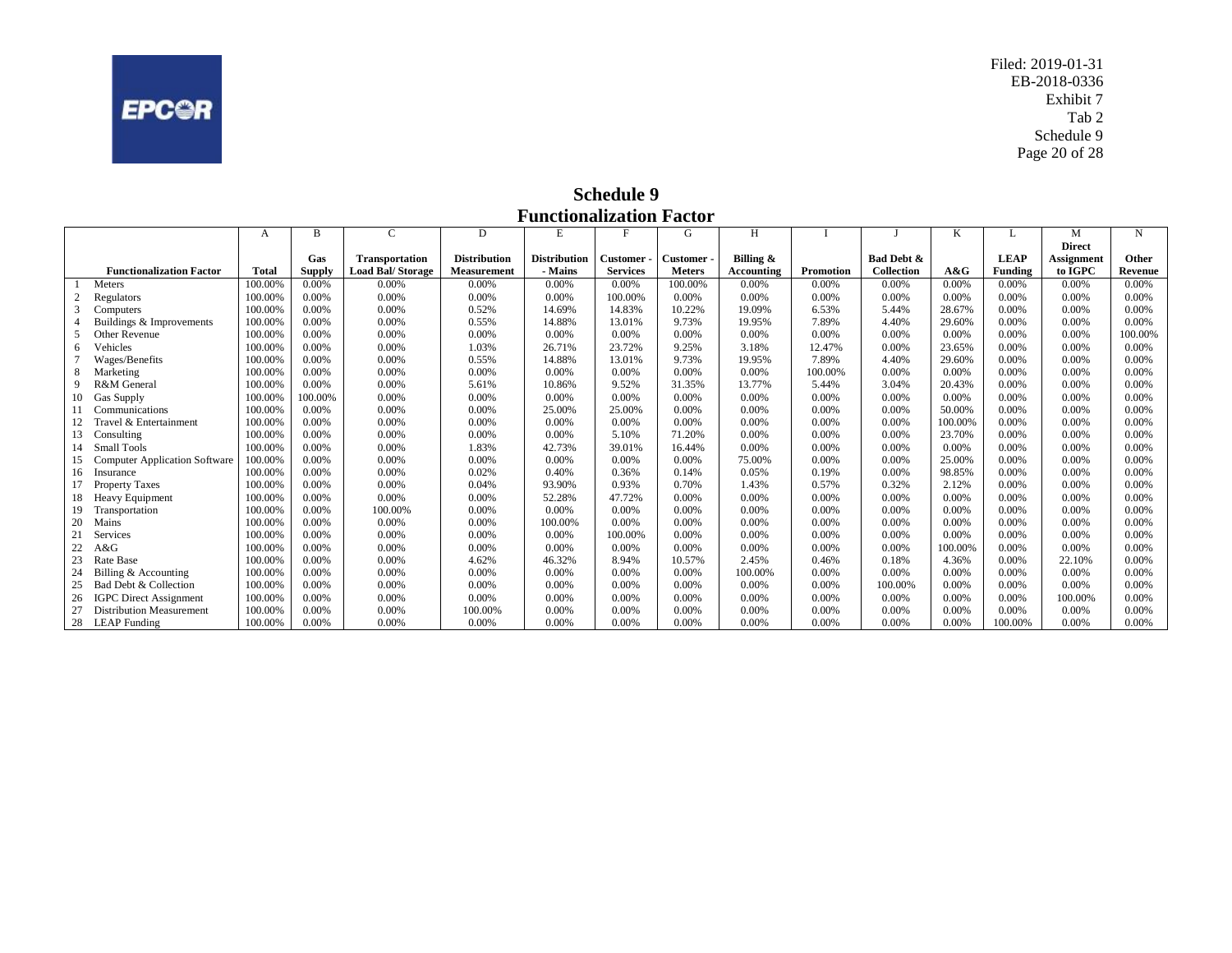<span id="page-21-0"></span>

Filed: 2019-01-31 EB-2018-0336 Exhibit 7 Tab 2 Schedule 10 Page 21 of 28

#### **Schedule 10 Classification of Rate Base (\$ thousands)**

| (P UIOUSAIIUS <i>)</i>                       |              |          |           |                 |                 |                 |                 |                 |                 |            |                |                      |                                                 |
|----------------------------------------------|--------------|----------|-----------|-----------------|-----------------|-----------------|-----------------|-----------------|-----------------|------------|----------------|----------------------|-------------------------------------------------|
|                                              |              |          | U         |                 |                 |                 | G               |                 |                 |            | ĸ              |                      | M                                               |
|                                              |              |          |           |                 |                 | Weighted        | Weighted        | Weighted        |                 |            |                | <b>Direct</b>        |                                                 |
|                                              |              | Enbridge | Enbridge  | <b>Delivery</b> | <b>Delivery</b> | <b>Customer</b> | <b>Customer</b> | <b>Customer</b> | Unweighted      | Bad Debt & | <b>LEAP</b>    | <b>Assignment</b> to |                                                 |
| <b>Function</b>                              | <b>Total</b> | Demand   | Commodity | Commodity       | <b>Demand</b>   | <b>Services</b> | <b>Meters</b>   | <b>Billing</b>  | <b>Customer</b> | Collection | <b>Funding</b> | <b>IGPC</b>          | <b>Classification Factor</b>                    |
| <b>Gas Supply</b>                            |              |          |           |                 |                 |                 |                 |                 |                 |            |                |                      | Enbridge Demand & Commodity<br>(Excluding IGPC) |
| Transportation Load Bal/<br>Storage          |              |          |           |                 |                 |                 |                 |                 |                 |            |                |                      | Enbridge Demand & Commodity<br>(Excluding IGPC) |
| <b>Distribution Measurement</b>              | 755          |          |           | 378             | 378             |                 |                 |                 |                 |            |                |                      | <b>Distribution Measurement</b>                 |
| Distribution - Mains                         | 7,577        |          |           |                 | 5,041           |                 |                 |                 | 2,536           |            |                |                      | Mains                                           |
| Customer - Services                          | 1,462        |          |           |                 |                 | 1,462           |                 |                 |                 |            |                |                      | Services                                        |
| Customer - Meters                            | 1,729        |          |           |                 |                 |                 | 1,729           |                 |                 |            |                |                      | Meters                                          |
| Billing & Accounting                         | 401          |          |           |                 |                 |                 |                 | 401             |                 |            |                |                      | <b>Billing and Accounting</b>                   |
| Promotion                                    |              |          |           |                 |                 |                 |                 |                 |                 |            |                |                      | Promotion                                       |
| Bad Debt & Collection                        | 29           |          |           |                 |                 |                 |                 |                 |                 | 29         |                |                      | <b>Bad Debt</b>                                 |
| 10 A&G                                       | 714          |          |           |                 | 247             |                 | 79              | 18              | 119             |            |                | 165                  | A&G                                             |
| 11 LEAP Funding                              |              |          |           |                 |                 |                 |                 |                 |                 |            |                |                      | <b>LEAP</b> Funding                             |
| 12 Direct Assignment to IGPC                 | 3,614        |          |           |                 |                 |                 |                 |                 |                 |            |                | 3,614                | Direct Assignment to IGPC                       |
| 13 Other Revenue                             |              |          |           |                 |                 |                 |                 |                 |                 |            |                |                      | Other Revenue                                   |
| <b>Classification Excluding</b><br>A&G Costs | 15,642       |          |           | 378             | 5,418           | 1,462           | 1,729           | 401             | 2,611           | 29         |                | 3,614                |                                                 |
| 15 A&G Classification Factor                 | 100.00%      | 0.00%    | 0.00%     | 2.41%           | 34.64%          | 9.35%           | 11.05%          | 2.56%           | 16.69%          | 0.19%      | 0.00%          | 23.10%               |                                                 |
| 16 Classification of A&G Costs               | 714          |          |           |                 | 247             | -67             |                 |                 | 119             |            |                | 165                  |                                                 |
| 17 <b>Sum</b>                                | 16,356       |          |           | 395             | 5,666           | 1,529           | 1,808           | 419             | 2,730           | 30         |                | 3,779                |                                                 |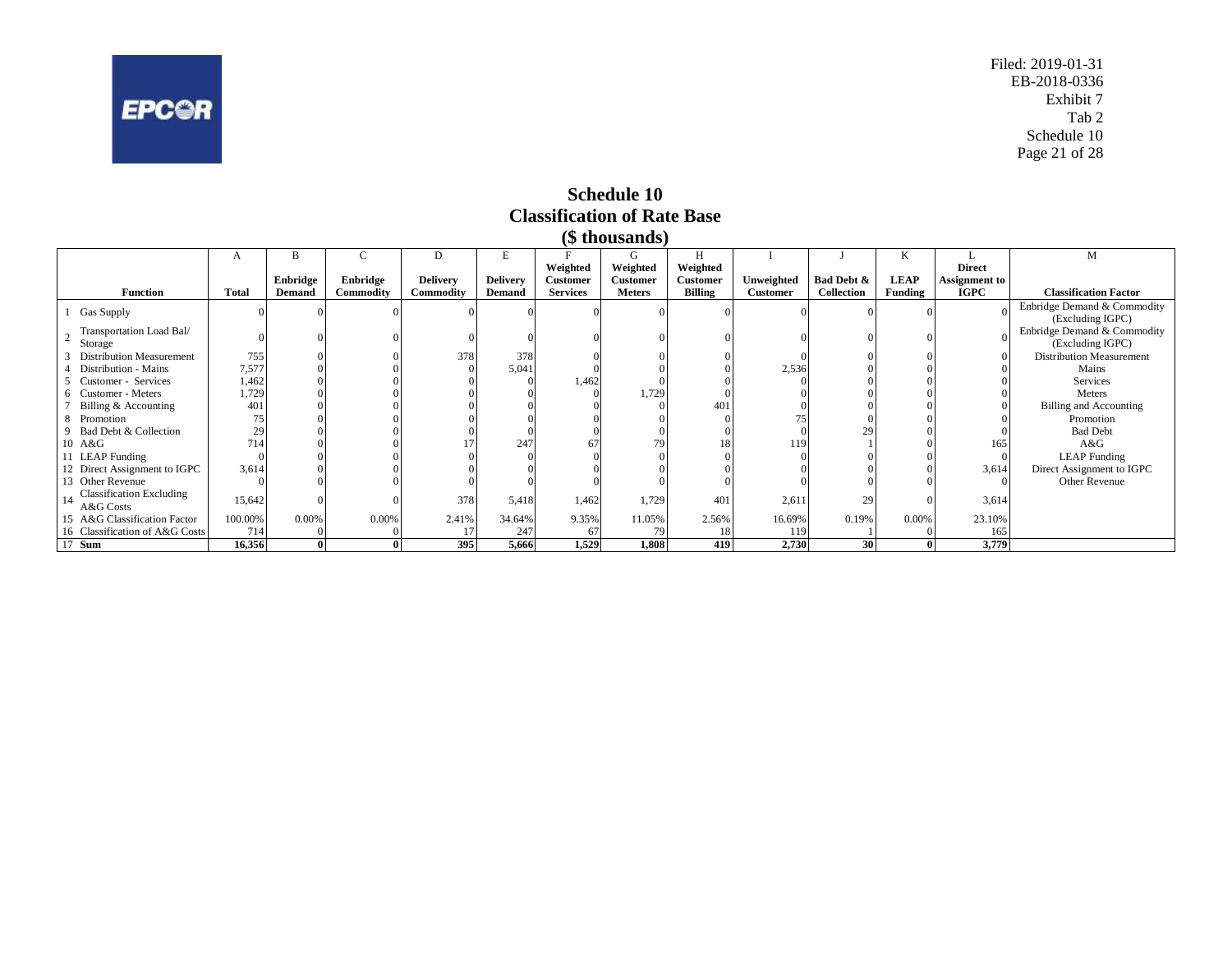<span id="page-22-0"></span>

Filed: 2019-01-31 EB-2018-0336 Exhibit 7 Tab 2 Schedule 13 Page 22 of 28

**Schedule 11 Classification of Cost of Service**

| (\$ thousands)                           |              |                 |                         |                 |                 |                 |                   |                 |                                    |                 |             |                   |                                 |
|------------------------------------------|--------------|-----------------|-------------------------|-----------------|-----------------|-----------------|-------------------|-----------------|------------------------------------|-----------------|-------------|-------------------|---------------------------------|
|                                          | A            | B               |                         | D               | E               |                 | G                 | H               |                                    |                 | K           |                   | M                               |
|                                          |              |                 |                         |                 |                 |                 | Weighted Weighted | Weighted        |                                    | <b>Bad Debt</b> |             | <b>Direct</b>     |                                 |
|                                          |              | <b>Enbridge</b> | Enbridge                | <b>Delivery</b> | <b>Delivery</b> | Customer        | <b>Customer</b>   | <b>Customer</b> | Unweighted                         | &               | <b>LEAP</b> | <b>Assignment</b> |                                 |
| <b>Function</b>                          | <b>Total</b> |                 | <b>Demand Commodity</b> | Commodity       | <b>Demand</b>   | <b>Services</b> | <b>Meters</b>     | <b>Billing</b>  | <b>Customer</b> Collection Funding |                 |             | to IGPC           | <b>Classification Factor</b>    |
| Gas Supply                               |              |                 |                         |                 |                 |                 |                   |                 |                                    |                 |             |                   | Gas Supply                      |
| Transportation Load Bal/                 | 676          | 627             | 49                      |                 |                 |                 |                   |                 |                                    |                 |             |                   | Enbridge Demand & Commodity     |
| Storage                                  |              |                 |                         |                 |                 |                 |                   |                 |                                    |                 |             |                   | (Excluding IGPC)                |
| 3 Distribution Measurement               | 137          |                 |                         | 69              | 69              |                 |                   |                 |                                    |                 |             |                   | <b>Distribution Measurement</b> |
| 4 Distribution - Mains                   | 1,556        |                 |                         |                 | 1,035           |                 |                   |                 | 521                                |                 |             |                   | Mains                           |
| 5 Customer - Services                    | 464          |                 |                         |                 |                 | 464             |                   |                 |                                    |                 |             |                   | <b>Services</b>                 |
| 6 Customer - Meters                      | 605          |                 |                         |                 |                 |                 | 605               |                 |                                    |                 |             |                   | Meters                          |
| 7 Billing & Accounting                   | 528          |                 |                         |                 |                 |                 |                   | 528             |                                    |                 |             |                   | Billing and Accounting          |
| 8 Promotion                              | 181          |                 |                         |                 |                 |                 |                   |                 | 181                                |                 |             |                   | Promotion                       |
| 9 Bad Debt & Collection                  | 61           |                 |                         |                 |                 |                 |                   |                 |                                    | 6               |             |                   | <b>Bad Debt</b>                 |
| 10 A&G                                   | 1,986        |                 |                         |                 | 549             | 231             | 301               | 263             | 317                                | 30              |             | 257               | A&G                             |
| 11 LEAP Funding                          |              |                 |                         |                 |                 |                 |                   |                 |                                    |                 |             |                   | <b>LEAP</b> Funding             |
| 12 Direct Assignment to IGPC             | 516          |                 |                         |                 |                 |                 |                   |                 |                                    |                 |             | 516               | Direct Assignment to IGPC       |
| 13 Other Revenue                         | (64)         |                 |                         |                 |                 |                 |                   |                 | (64)                               |                 |             |                   | <b>Other Revenue</b>            |
| 14 Classification Excluding<br>A&G Costs | 4,667        | 627             | 49                      | 69              | 1,104           | 464             | 605               | 528             | 637                                | 61              |             | 516               |                                 |
| 15 A&G Classification Factor             | 100.00%      | 0.00%           | 0.00%                   | 1.72%           | 27.66%          | 11.62%          | 15.15%            | 13.23%          | 15.97%                             | 1.52%           | 0.20%       | 12.93%            |                                 |
| 16 Classification of A&G Costs           | 1,986        |                 |                         | 34              | 549             | 231             | 301               | 263             | 317                                | 30              |             | 257               |                                 |
| 17 <b>Sum</b>                            | 6,653        | 627             | 49                      | 103             | 1,653           | 695             | 906               | 791             | 954                                | 91              | 12          | 773               |                                 |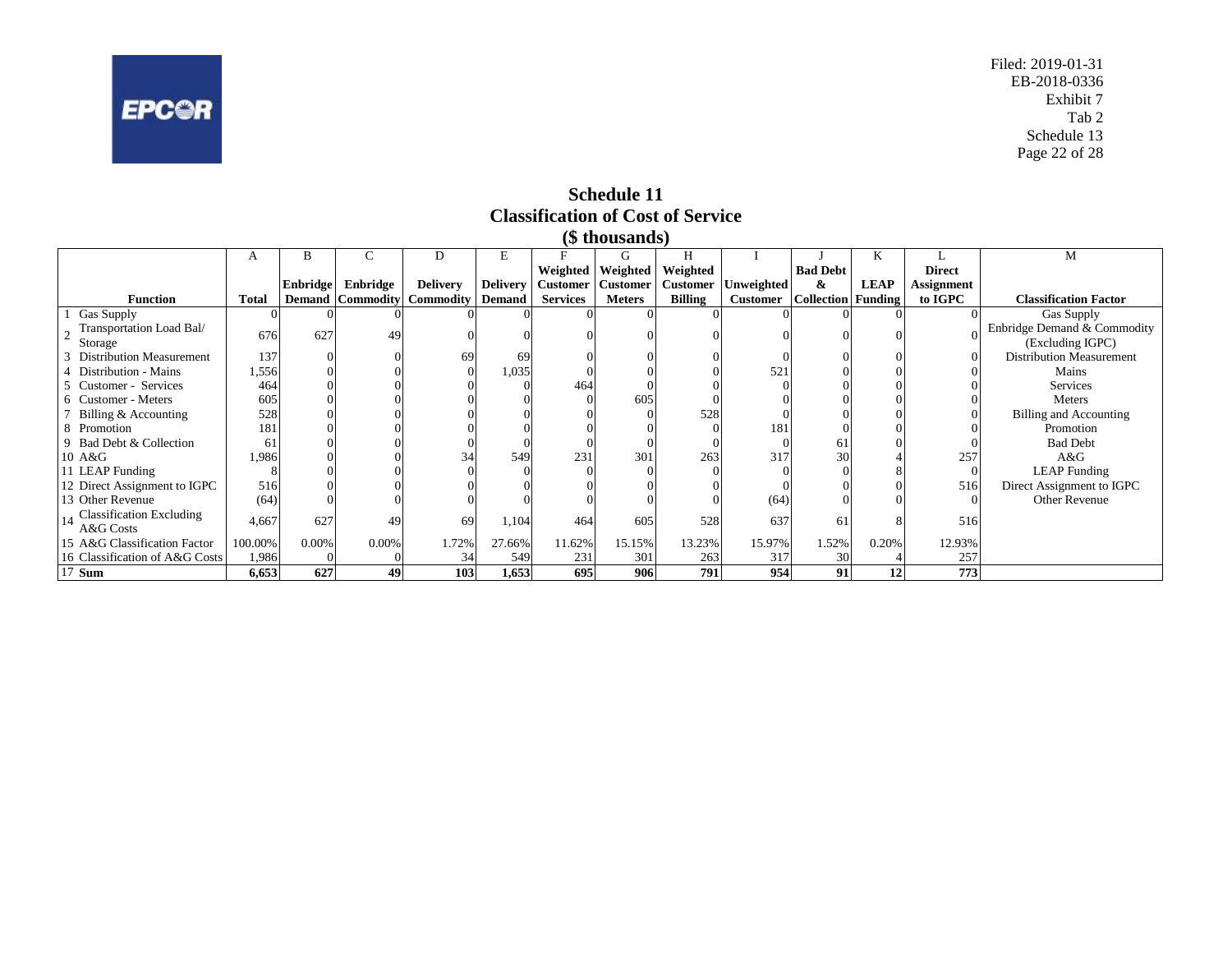<span id="page-23-0"></span>

Filed: 2019-01-31 EB-2018-0336 Exhibit 7 Tab 2 Schedule 13 Page 23 of 28

|     | <b>Classification Factor</b>                    |              |               |           |                 |                 |                 |               |                |            |                   |             |               |
|-----|-------------------------------------------------|--------------|---------------|-----------|-----------------|-----------------|-----------------|---------------|----------------|------------|-------------------|-------------|---------------|
|     |                                                 | A            | B             | ⌒         | D               |                 | F               | G             | Н              |            |                   | n.          |               |
|     |                                                 |              |               |           |                 |                 | Weighted        | Weighted      | Weighted       |            | <b>Bad Debt</b>   |             | <b>Direct</b> |
|     |                                                 |              | Enbridge      | Enbridge  | <b>Delivery</b> | <b>Delivery</b> | Customer        | Customer      | Customer       | Unweighted | &                 | <b>LEAP</b> | Assignment    |
|     | <b>Classification Factor</b>                    | <b>Total</b> | <b>Demand</b> | Commodity | Commoditv       | <b>Demand</b>   | <b>Services</b> | <b>Meters</b> | <b>Billing</b> | Customer   | <b>Collection</b> | Funding     | to IGPC       |
|     | Mains                                           | 100.00%      | $0.00\%$      | 0.00%     | $0.00\%$        | 66.53%          | 0.00%           | 0.00%         | $0.00\%$       | 33.47%     | 0.00%             | 0.00%       | $0.00\%$      |
|     | <b>Services</b>                                 | 100.00%      | $0.00\%$      | 0.00%     | 0.00%           | 0.00%           | 100.00%         | 0.00%         | $0.00\%$       | 0.00%      | 0.00%             | 0.00%       | $0.00\%$      |
| 3   | Other Revenue                                   | 100.00%      | $0.00\%$      | 0.00%     | $0.00\%$        | 0.00%           | 0.00%           | 0.00%         | $0.00\%$       | 100.00%    | 0.00%             | 0.00%       | $0.00\%$      |
| 4   | Gas Supply                                      | 100.00%      | $0.00\%$      | 0.00%     | 100.00%         | 0.00%           | 0.00%           | $0.00\%$      | $0.00\%$       | 0.00%      | 0.00%             | 0.00%       | $0.00\%$      |
|     | Enbridge Demand &<br>Commodity (Excluding IGPC) | 100.00%      | 92.76%        | 7.24%     | 0.00%           | 0.00%           | 0.00%           | 0.00%         | $0.00\%$       | 0.00%      | 0.00%             | 0.00%       | 0.00%         |
| 6   | <b>Distribution Measurement</b>                 | 100.00%      | 0.00%         | 0.00%     | 50.00%          | 50.00%          | 0.00%           | 0.00%         | $0.00\%$       | 0.00%      | 0.00%             | 0.00%       | 0.00%         |
|     | Meters                                          | 100.00%      | $0.00\%$      | 0.00%     | 0.00%           | 0.00%           | 0.00%           | 100.00%       | $0.00\%$       | 0.00%      | 0.00%             | 0.00%       | $0.00\%$      |
| 8   | Direct Assignment to IGPC                       | 100.00%      | $0.00\%$      | 0.00%     | 0.00%           | 0.00%           | 0.00%           | 0.00%         | $0.00\%$       | $0.00\%$   | 0.00%             | 0.00%       | 100.00%       |
| 9   | Billing and Accounting                          | 100.00%      | $0.00\%$      | 0.00%     | 0.00%           | 0.00%           | 0.00%           | 0.00%         | 100.00%        | 0.00%      | 0.00%             | 0.00%       | $0.00\%$      |
| 10  | Promotion                                       | 100.00%      | $0.00\%$      | 0.00%     | 0.00%           | 0.00%           | 0.00%           | 0.00%         | $0.00\%$       | 100.00%    | 0.00%             | 0.00%       | $0.00\%$      |
| 11. | <b>Bad Debt</b>                                 | 100.00%      | $0.00\%$      | 0.00%     | $0.00\%$        | 0.00%           | 0.00%           | 0.00%         | $0.00\%$       | 0.00%      | 100.00%           | 0.00%       | $0.00\%$      |
|     | <b>LEAP</b> Funding                             | 100.00%      | $0.00\%$      | 0.00%     | 0.00%           | 0.00%           | 0.00%           | 0.00%         | $0.00\%$       | 0.00%      | 0.00%             | 100.00%     | $0.00\%$      |

**Schedule 12**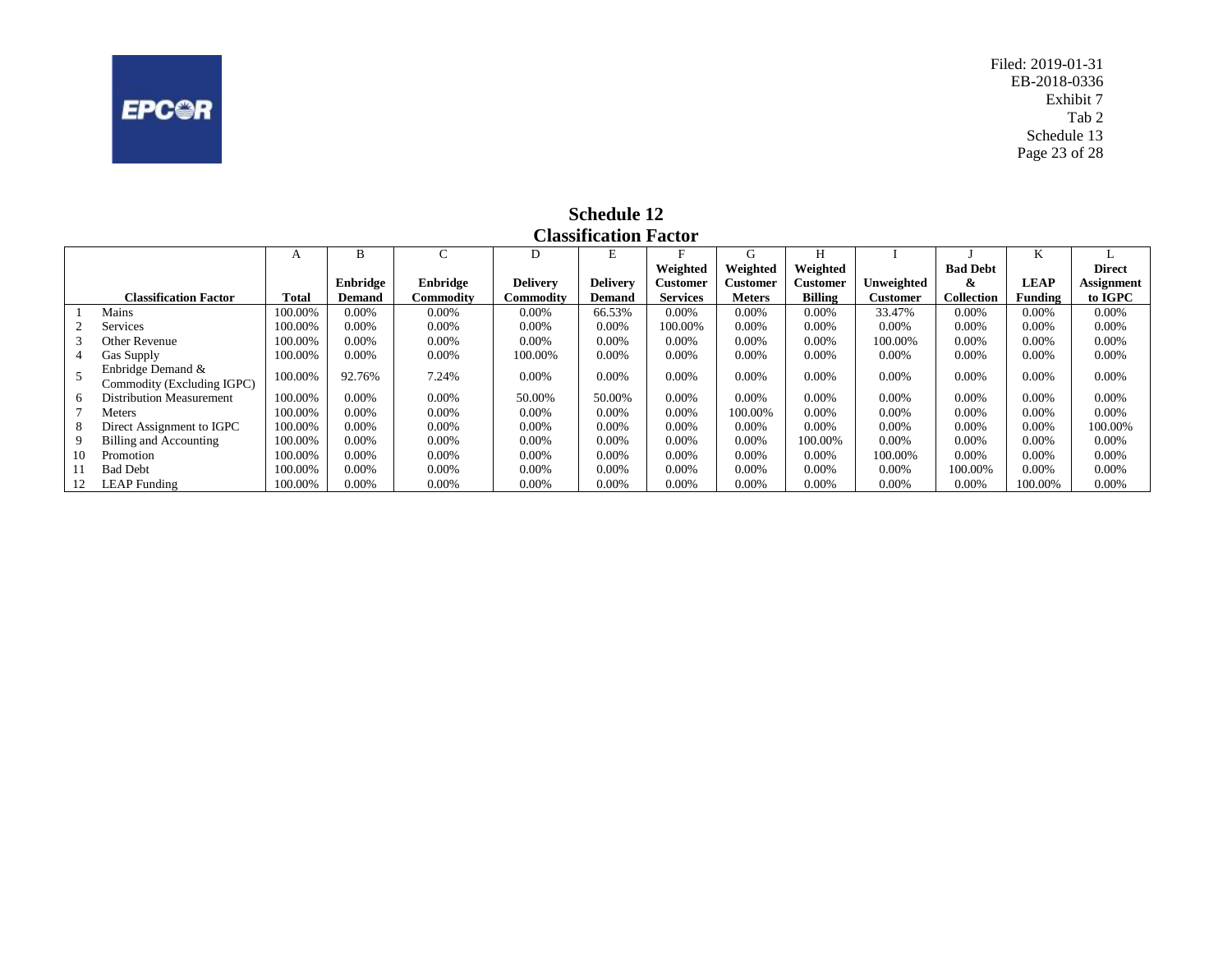<span id="page-24-0"></span>

Filed: 2019-01-31 EB-2018-0336 Exhibit 7 Tab 2 Schedule 13 Page 24 of 28

|                            | (5 thousands)  |                    |            |                   |             |        |        |        |           |                 |                                 |  |
|----------------------------|----------------|--------------------|------------|-------------------|-------------|--------|--------|--------|-----------|-----------------|---------------------------------|--|
|                            | $\overline{ }$ |                    |            |                   |             |        | €Ť.    | H      |           |                 |                                 |  |
|                            |                |                    |            |                   |             |        |        |        |           | Rate 6 -        |                                 |  |
|                            |                | Rate 1 -           | Rate 1 -   | Rate 1 -          |             |        |        |        | Rate 6 -  | <b>Direct</b>   |                                 |  |
| <b>Classification</b>      | Total          | <b>Residential</b> | Commercial | <b>Industrial</b> | Rate 2      | Rate 3 | Rate 4 | Rate 5 | Allocated | <b>Assigned</b> | <b>Allocation Factor</b>        |  |
| <b>Enbridge Demand</b>     |                |                    |            |                   |             |        |        |        |           |                 | 0 Coincident Peak               |  |
| 2 Enbridge Commodity       |                |                    |            |                   |             |        |        |        |           |                 | 0 Delivery Volume (excl. IGPC)  |  |
| Delivery Commodity         | 395            | 236                |            | 24                |             | 24     | 16     | 10     |           |                 | 0 Delivery Volume (excl. IGPC)  |  |
| 4 Delivery Demand          | 5,666          | 3,349              | 971        | 225               | 195         | 357    | 268    | 300    |           |                 | 0 Average of CP/NCP             |  |
| Weighted Customer Services | 1,529          | 1,222              | 114        |                   | $7^{\circ}$ |        | 56     |        |           |                 | 0 Weighted Customers Services   |  |
| 6 Weighted Customer Meters | 1,808          | 1,241              | 234        | 63                | 108         |        | 107    | 22     |           |                 | 0 Weighted Customers Meters     |  |
| Weighted Customer Billing  | 419            | 388                | 22         |                   |             |        |        |        |           |                 | 0 Weighted Customers Billing    |  |
| 8 Unweighted Customer      | 2,730          | 2,541              | 141        | 19                | 14          |        |        |        |           |                 | 0 Average Customers             |  |
| 9 Bad Debt & Collection    | 30             | 29                 |            |                   |             |        |        |        |           |                 | 0 Security Deposit              |  |
| 10 LEAP Funding            |                |                    |            |                   |             |        |        |        |           |                 | 0 Distribution Revenue          |  |
| Direct Assignment to IGPC  | 3,779          |                    |            |                   |             |        |        |        |           |                 | 3,779 Direct Assignment to IGPC |  |
| 12 Sum                     | 16,356         | 9,006              | 1,550      | 380               | 409         | 420    | 460    | 343    |           | 3,779           |                                 |  |

#### **Schedule 13 Allocation of Rate Base**  $\mathbf{a} \cdot \mathbf{b}$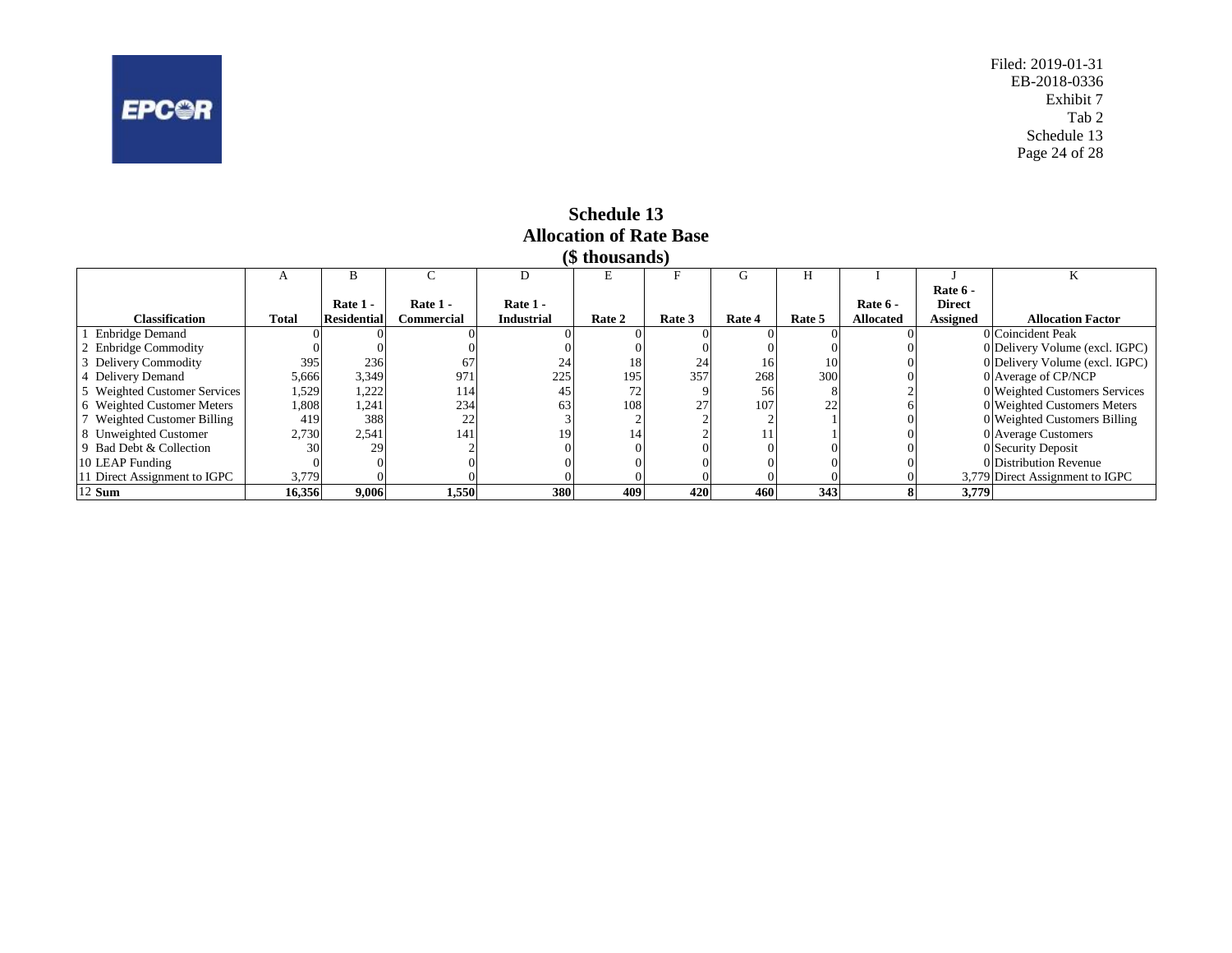<span id="page-25-0"></span>

Filed: 2019-01-31 EB-2018-0336 Exhibit 7 Tab 2 Schedule 14 Page 25 of 28

|    | (\$ thousands)                  |       |                    |                   |                   |          |          |            |        |                  |                 |                                    |  |
|----|---------------------------------|-------|--------------------|-------------------|-------------------|----------|----------|------------|--------|------------------|-----------------|------------------------------------|--|
|    |                                 |       | в                  |                   | D                 |          |          |            | Н      |                  |                 |                                    |  |
|    |                                 |       |                    |                   |                   |          |          |            |        |                  | Rate 6 -        |                                    |  |
|    |                                 |       | Rate 1 -           | Rate $1 -$        | Rate 1 -          |          |          |            |        | Rate 6 -         | <b>Direct</b>   |                                    |  |
|    | <b>Classification</b>           | Total | <b>Residential</b> | <b>Commercial</b> | <b>Industrial</b> | Rate 2   | Rate 3   | Rate 4     | Rate 5 | <b>Allocated</b> | <b>Assigned</b> | <b>Allocation Factor</b>           |  |
|    | <b>Enbridge Demand</b>          | 627   | 430                | 124               | 28                |          | 44       | $^{\circ}$ |        |                  |                 | Coincident Peak                    |  |
|    | <b>Enbridge Commodity</b>       | 49    | 29                 |                   |                   |          |          |            |        |                  |                 | Delivery Volume (excl. IGPC)       |  |
|    | Delivery Commodity              | 103   | 61                 | 18                |                   |          | o        |            |        |                  |                 | Delivery Volume (excl. IGPC)       |  |
|    | Delivery Demand                 | 1,653 | 977                | 283               | 66                | 57       | 104      | 78         | 88     |                  |                 | Average of CP/NCP                  |  |
|    | Weighted Customer Services      | 695   | 555                | 52                | 20                | 33       |          | 26         |        |                  |                 | <b>Weighted Customers Services</b> |  |
|    | <b>Weighted Customer Meters</b> | 906   | 622                | 117               | 32                | 54       | 14       | 53         |        |                  |                 | <b>Weighted Customers Meters</b>   |  |
|    | Weighted Customer Billing       | 791   | 731                | 41                |                   |          |          |            |        |                  |                 | Weighted Customers Billing         |  |
|    | <b>Unweighted Customer</b>      | 954   | 888                | 49                |                   |          |          |            |        |                  |                 | <b>Average Customers</b>           |  |
|    | Bad Debt & Collection           | 91    | 86                 |                   |                   |          |          |            |        |                  |                 | <b>Security Deposit</b>            |  |
| 10 | <b>LEAP</b> Funding             | 1∠    |                    |                   |                   |          |          |            |        |                  |                 | <b>Distribution Revenue</b>        |  |
|    | Direct Assignment to IGPC       | 773   |                    |                   |                   | $\theta$ | $\Omega$ |            |        | $\Omega$         | 773             | Direct Assignment to IGPC          |  |
|    | <b>Sum</b>                      | 6,653 | 4,388              | 698               | 168               | 161      | 179      | 171        | 109    |                  | 773             |                                    |  |

# **Schedule 14 Allocation of Cost of Service**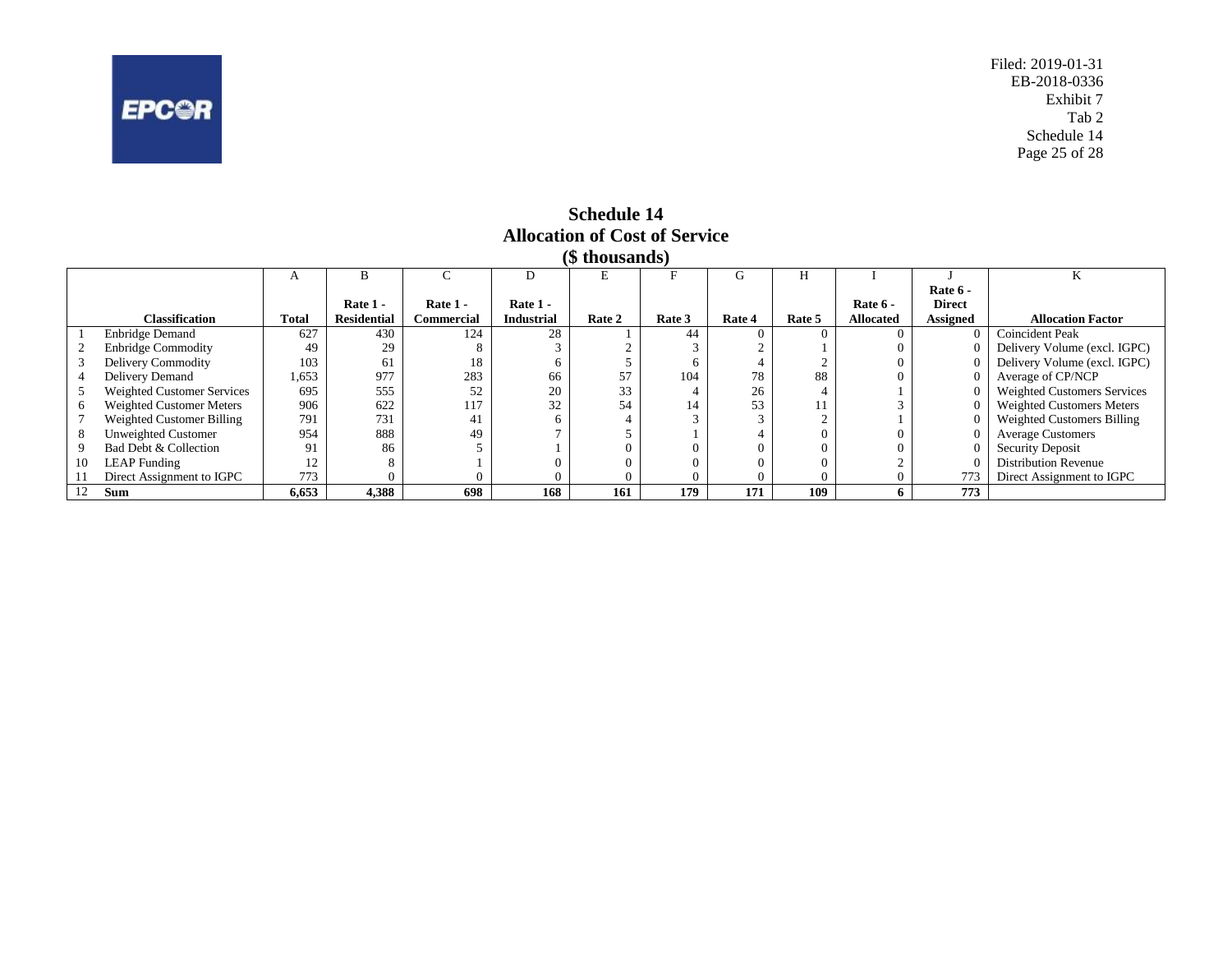

<span id="page-26-0"></span>

**Schedule 15 Allocation of Commodity Cost of Gas**

|                       | (\$ thousands) |             |                         |                   |                   |               |            |        |        |        |  |  |  |
|-----------------------|----------------|-------------|-------------------------|-------------------|-------------------|---------------|------------|--------|--------|--------|--|--|--|
|                       | 1 L            | $\sim$<br>໋ | ◡                       |                   | ∸                 |               |            |        |        |        |  |  |  |
|                       |                |             |                         | Rate 1 -          | Rate 1 -          |               |            |        |        |        |  |  |  |
|                       | <b>Total</b>   | Rate 1      | - Residential<br>Rate 1 | <b>Commercial</b> | <b>Industrial</b> | Rate 2        | Rate 3     | Rate 4 | Rate 5 | Rate 6 |  |  |  |
| Commodity Cost of Gas | 4,750          | 4,008       | 3,057                   | 671               | 280               | 221<br>ل کے ک | 251<br>، ب | 195    | 74     |        |  |  |  |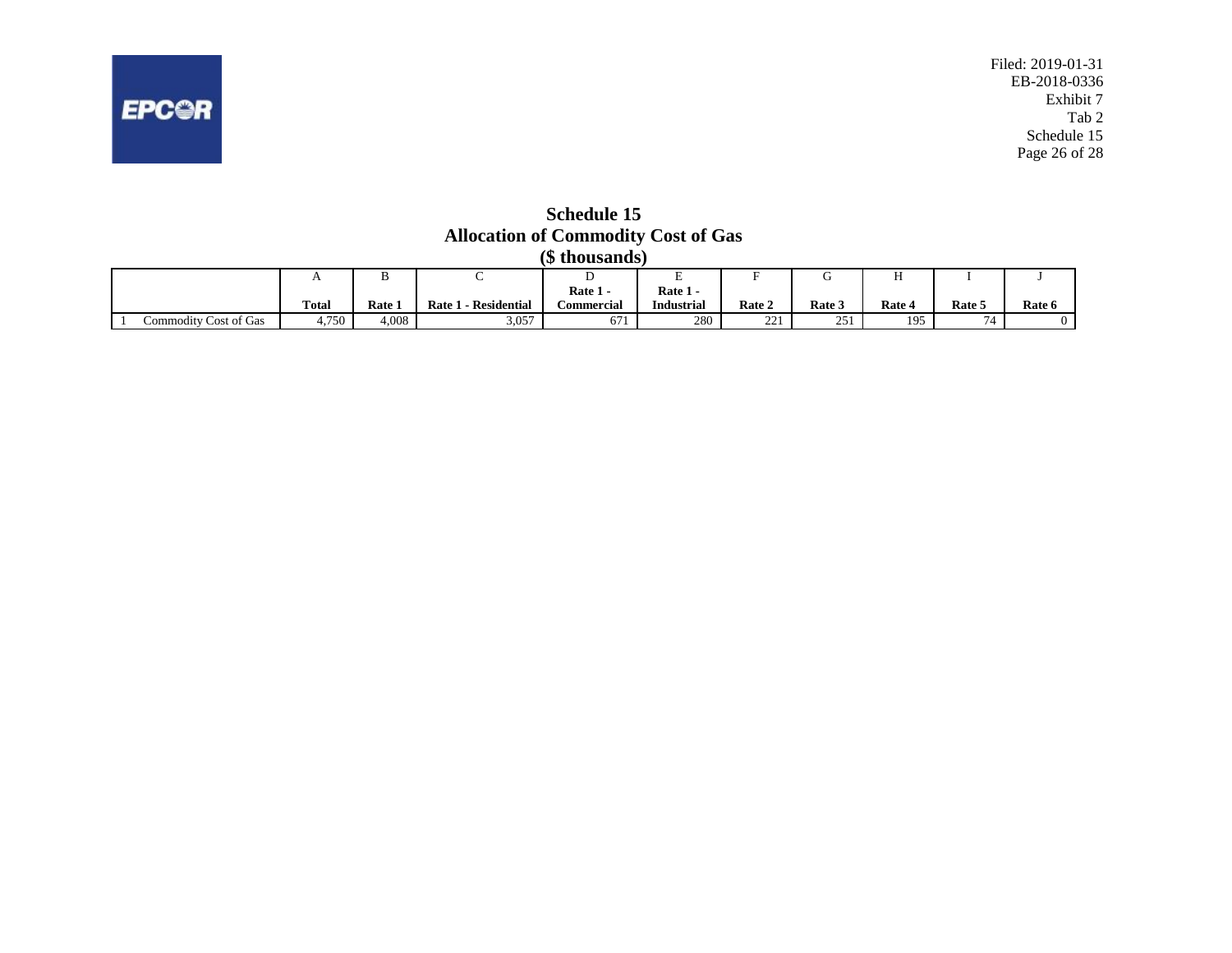<span id="page-27-0"></span>

Filed: 2019-01-31 EB-2018-0336 Exhibit 7 Tab 2 Schedule 16 Page 27 of 28

|    | <b>Allocation Factor</b>           |         |                    |            |                   |        |        |          |        |                  |                 |  |
|----|------------------------------------|---------|--------------------|------------|-------------------|--------|--------|----------|--------|------------------|-----------------|--|
|    |                                    | А       | B                  | C          | D                 | E      |        | G        | Н      |                  |                 |  |
|    |                                    |         |                    |            |                   |        |        |          |        |                  | Rate 6 -        |  |
|    |                                    |         | Rate 1 -           | Rate 1 -   | Rate 1 -          |        |        |          |        | Rate 6 -         | <b>Direct</b>   |  |
|    | <b>Allocation Factor</b>           | Total   | <b>Residential</b> | Commercial | <b>Industrial</b> | Rate 2 | Rate 3 | Rate 4   | Rate 5 | <b>Allocated</b> | <b>Assigned</b> |  |
|    | <b>Commodity Sales Volume</b>      | 100.00% | 64.37%             | 14.13%     | 5.89%             | 4.66%  | 5.29%  | 4.10%    | .56%   | 0.00%            | 0.00%           |  |
| 2  | Delivery Volume (excl. IGPC)       | 100.00% | 59.85%             | 17.04%     | 6.12%             | 4.50%  | 6.05%  | 4.04%    | 2.41%  | 0.00%            | $0.00\%$        |  |
|    | Coincident Peak                    | 100.00% | 68.61%             | 19.72%     | 4.44%             | 0.24%  | 7.00%  | 0.00%    | 0.00%  | 0.00%            | 0.00%           |  |
|    | Non-coincident peak                | 100.00% | 51.42%             | 15.03%     | 3.60%             | 6.03%  | 5.74%  | 8.58%    | 9.60%  | 0.00%            | 0.00%           |  |
|    | Average of CP/NCP                  | 100.00% | 59.11%             | 17.13%     | 3.98%             | 3.44%  | 6.30%  | 4.74%    | 5.30%  | 0.00%            | 0.00%           |  |
|    | <b>Weighted Customers Services</b> | 100.00% | 79.96%             | 7.45%      | 2.93%             | 4.70%  | 0.59%  | 3.69%    | 0.54%  | 0.13%            | 0.00%           |  |
|    | Weighted Customers Meters          | 100.00% | 68.65%             | 12.94%     | 3.50%             | 5.97%  | 1.50%  | 5.90%    | .23%   | 0.31%            | 0.00%           |  |
|    | Weighted Customers Billing         | 100.00% | 92.48%             | 5.15%      | 0.71%             | 0.52%  | 0.41%  | 0.40%    | 0.27%  | 0.07%            | 0.00%           |  |
|    | <b>Average Customers</b>           | 100.00% | 93.07%             | 5.18%      | 0.71%             | 0.52%  | 0.06%  | 0.40%    | 0.04%  | 0.01%            | 0.00%           |  |
| 10 | Rate 1 Revenue                     | 100.00% | 81.77%             | 13.91%     | 4.32%             | 0.00%  | 0.00%  | $0.00\%$ | 0.00%  | 0.00%            | 0.00%           |  |
| 11 | Security Deposit                   | 100.00% | 94.12%             | 5.15%      | 0.73%             | 0.00%  | 0.00%  | 0.00%    | 0.00%  | 0.00%            | 0.00%           |  |
| 12 | Direct Assignment to IGPC          | 100.00% | $0.00\%$           | 0.00%      | 0.00%             | 0.00%  | 0.00%  | 0.00%    | 0.00%  | 0.00%            | 100.00%         |  |
| 13 | Coincident Peak Excluding IGPC     | 100.00% | 68.61%             | 19.72%     | 4.44%             | 0.24%  | 7.00%  | 0.00%    | 0.00%  | 0.00%            | 0.00%           |  |
| 14 | Non-coincident peak Excluding IGPC | 100.00% | 51.42%             | 15.03%     | 3.60%             | 6.03%  | 5.74%  | 8.58%    | 9.60%  | 0.00%            | 0.00%           |  |
| 15 | Average of CP/NCP Excluding IGPC   | 100.00% | 59.11%             | 17.13%     | 3.98%             | 3.44%  | 6.30%  | 4.74%    | 5.30%  | 0.00%            | $0.00\%$        |  |
| 16 | <b>Distribution Revenue</b>        | 100.00% | 64.69%             | 11.00%     | 3.42%             | 2.39%  | 2.59%  | 2.15%    | 0.99%  | 12.78%           | 0.00%           |  |
|    | Distribution Revenue (excl. IGPC)  | 100.00% | 74.17%             | 12.61%     | 3.92%             | 2.74%  | 2.97%  | 2.46%    | 1.13%  | 0.00%            | 0.00%           |  |

# **Schedule 16**